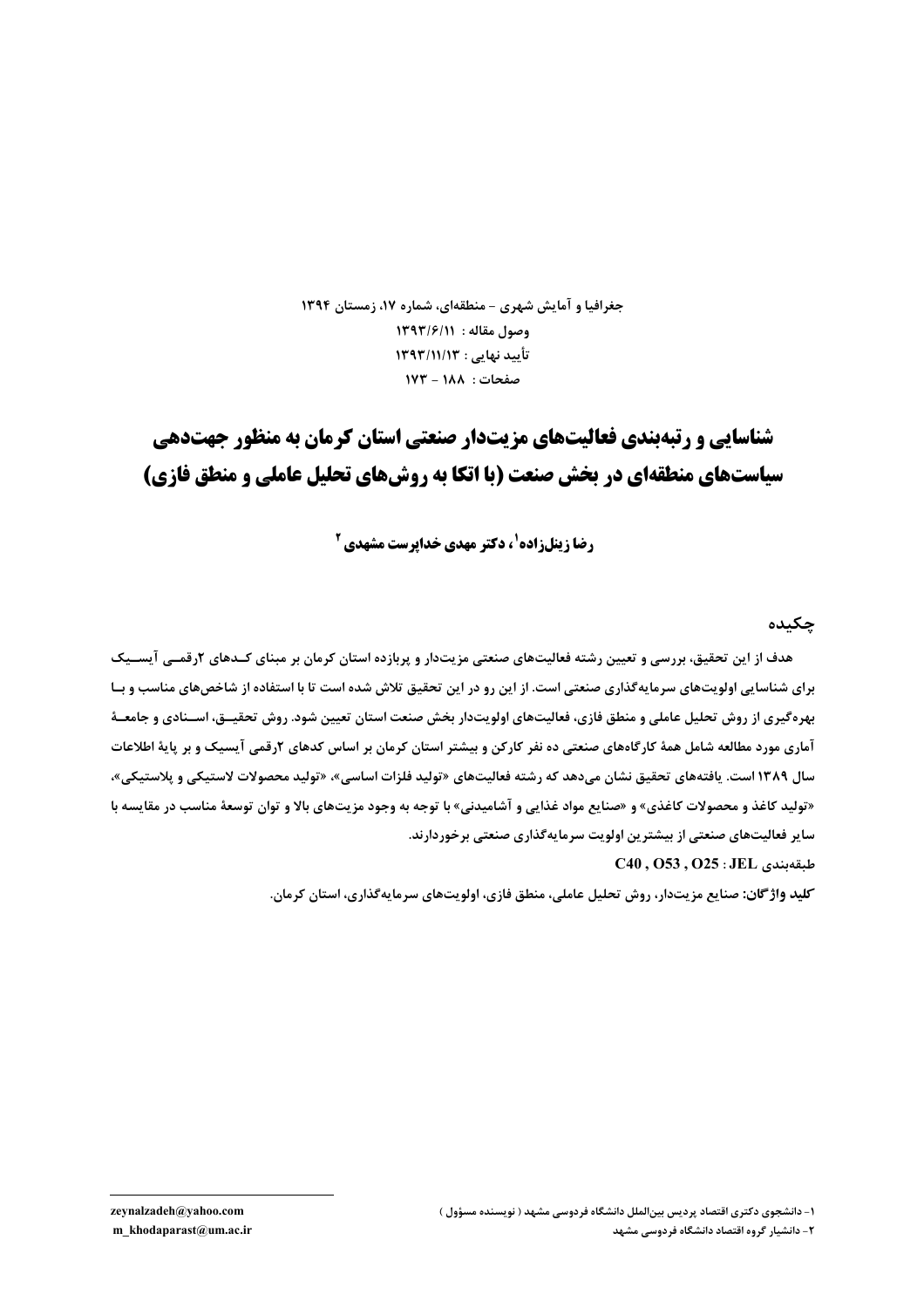صنعتی با ده نفر کارکن و بیشتر در استان کرمان بر اساس کدهای ۲رقمی آیسیک است که اطلاعـات آن از پایگاه اطلاعاتی مرکز آمار ایران أخـذ و دادههـای خـام سال ۱۳۸۹ به عنوان پایهٔ آماری در نظـر گرفتــه شــده است. مبنای تئوریکی تجزیه و تحلیل ویردازش اطلاعات برپایهٔ روشتحلیل عاملی و استفاده از منطق فازی است.

در ساختار مطالعه پس از تبیین مقدمـه، مطالعـات تجربي و روششناسي تحقيق مورد توجه واقع گرديىده و سپس مبانی نظری روشهای مورد استفاده به بحث گذاشته شده ست. در بخش بعدی متغیرهای تحقیق و برآورد مدلهای مورد نظر آورده شـده و در پایـان نیـز پس از جمع بنـدي و نتيجـه گيـري، پيشـنهادهاي لازم ا, ائه شده است.

# مروری بر مطالعات انجامشده

بندر و لي (٢٠٠٣) با استناد به فرضيهٔ مزيت نسبي بالاسکا، بـه بررسـی عملکـرد صـادرات کارخانـهای در اقتصادهای آسـیایی و آمریکـایی طـی سـالهـای ۸۷-۱۹۸۱ پرداخته و شاخصهای مزیت نسبی بین آسیای شرقی، آسیای جنوبی و آمریکای لاتین را سنجیدهاند.

داویس و وینسن (۲۰۰۴) در مطالعهای تحت عنوان یک آزمون تجربی از دسترسی بـه بـازار جغرافیـای اقتصادی و مزیت نسبی، مدل هکشر اوهلین و گروکمن را برای گروه کشورهای OECD ترکیب کردهانـد و بـه این نتیجه رسیدهاند که برای بخش عمدهای از صـنایع کارخانهای، بازار داخلی اهمیت معناداری داشته است.

یانیس و آندیانت (۲۰۰۱) در مقالهای بـه بررسـی و ضعيت توسعه يافتگى چند كشور انتخابى تحت عنـوان «توسعه یافتگی پایدار، مفاهیم نامشخص و برآورد آنها با استفاده از منطق فازی» پرداختهاند. برای این منظور دو دسته متغیرهای زیست محیطی (زمین، آب و هوا و گونههای زیستی) و شـاخصهـای انسـانی (اقتصـادی، اجتماعی، تحصیلی و سیاسی) در دو دورهٔ ۸۶-۱۹۷۵ و ۹۹-۱۹۹۰ انتخاب شدهاند. نتایج نشان میدهد کـه بـر اساس شاخص های فازی، توسعه یافتگی به دست آمـده مقدمه

رشد و توسعهٔ اقتصادی مناطق یک کشور یکبی از مهم ترین مباحث اقتصاد منطقهای در دهـههـای اخیــر محسوب می شود، به نحوی که بررسـی رشـد و توسـعهٔ مناطق به عنوان یکی از اهـداف مهـم مسـئولان مـورد توجه قرار گرفته است. با مروری بر اقتصـاد کشـورهای مختلف، مشخص میشود که برخی منـاطق نسـبت بـه مناطق دیگر عملکرد اقتصادی بهتـری دارنـد و نیـز در مقایسه با میانگین کشور، رشد اقتصادی بالاتری دارنـد. این رشد فزاینده ناشــی از ســاختار اقتصــادی مناسـب، وجود مزیتهای نسبی هر منطقه در زمینهٔ فعالیتهای اقتصـادی باعـث مــی شــود کــه تخصــیص اعتبــارات و سرمايه گذارها متناسب با امكانات و ظرفيتهاى بـالقوهٔ مناطق صورت نگیـرد و بـا وجـود اجـرای برنامـههـای متعــدد توســعهٔ ملــی و منطقــهای، همچنــان رونــد توسعهنيافتگي ادامه يابد؛ بنابراين، برنامهريـزان توسـعهٔ اقتصادی باید بدانند که منطقـهٔ مــورد مطالعــه در چــه فعالیتهایی از مزیت یا قدرت رقابتی برخــوردار بــوده و هر یک از فعالیتها در چه سطحی از توسعه قرار دارند. استان کرمان از ظرفیتها و قابلیتهای قابل

توجهي در عرصههاي مختلف توسعه بهويژه بخش هـاي کشاورزی و معدنی برخوردار است، اما رشد صنعتی در این استان متناسب با ظرفیتهای موجود شکل نگرفته است. ساخت درونی و اتکا به منابع داخلی استان باعث شده است برخی از صنایع استان چه از نظر کمی و چه به لحاظ كيفي توسعة قابل توجهي ييـدا كننـد. هـدف اصـلي ايـن تحقيـق شـناخت و معرفـي اولويـتهـاي سرمایه گذاری از طریـق شـناخت رشـته فعالیـتهـای پربازده و مزیتدار در بخش صنعت استان کرمان است. به تعبير ديگر اين تحقيق ضـمن تعيــين فعاليـتهـاي توسعه یافتهٔ استان در بخش صنعت، جهت و ســمت و سوی تصمیمات مـدیریت اسـتان را در جهـت هـدایت کارآفرینان و متقاضیان تأسیس و راهاندازی فعالیتهای صنعتي اولويتدار مشخص ميسازد.

نوع مطالعه در این تحقیق از نوع اسنادی - تحلیلی است. جامعهٔ آماری مورد بررسـی، تمـامی کارگـاههـای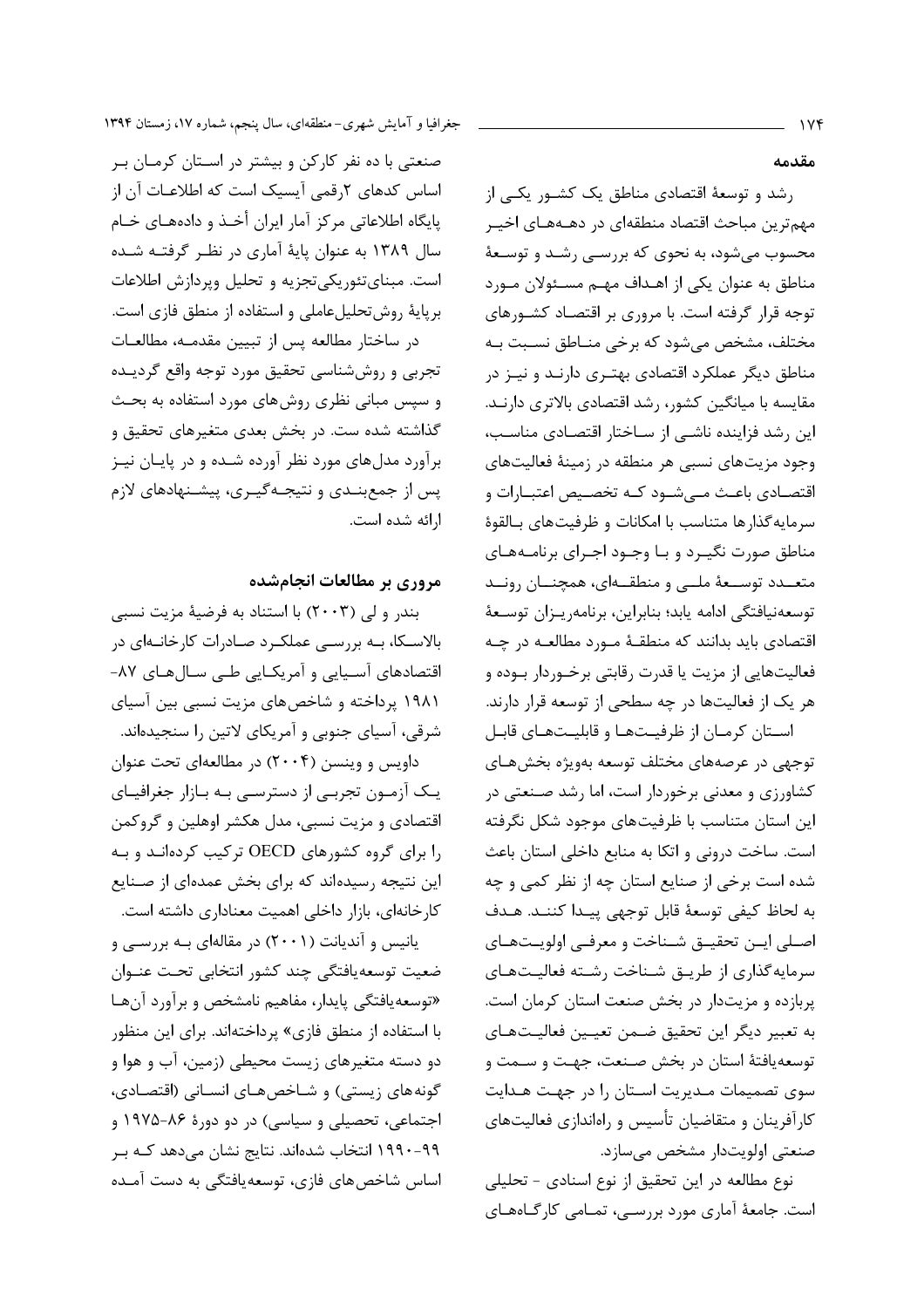کشورها بیشتر از ۵۰ درصد نبوده، که مبین شرایط بـد زیست محیطی اکثر کشورهای مورد مطالعه است.

در پژوهشی بـا عنـوان بررسـی اقتصـادی و تعیـین اولویتهای سرمایهگذاری صنعتی در استان کرمانشاه که توسط فلاحتے و احمـدیان در سـال ۱۳۹۰ انجـام شده، با استفاده از تکنیک تاکسـونومی عـددی و روش تحليــل عــاملي ضــمن شناســايي صــنايع برخــوردار، اولویتهای سرمایهگذاری صنعتی استان کرمانشاه تعيين گرديده است.

در پژوهشی که توسط رجبی (۱۳۸۳) با عنوان ارائهٔ الگویی جهت اولویتبندی زمینههای توسعهٔ فنـاوری و اولويتهاي تحقيقاتي با تركيب روش منطـق فـازي و تحليل سلسله مراتبي (مطالعهٔ موردي: استان فـارس) ارائه شده است، ابتدا با تشكيل كميتههاى تخصصى از کارشناسان و صنعتگران رشتههای مختلف و ارائـهٔ اطلاعات در مورد قابلیتها و امکانـات بـالقوهٔ اسـتان از آنها خواسته شده که زمینههای توسعهٔ فناوری صنعتی استان را مشخص نماینـد و سـیس بـا ایجـاد ماتریس مقایسهای از این زمینـههـا از اعضـای کمیتـه خواسته شد که زمینههای تعیینشـده را بـا توجـه بـه .<br>فاکتورهای مؤثر در انتخاب و رتبهبندی آنها با یکدیگر مقايسه كرده و رتبهٔ مورد نظر خود را از عـدد ١ الـي ٩ تخصیص دهند. برای رتبهبندی فاکتورها بـا توجـه بـه اینکه درجهٔ اهمیت آنها متفاوت است و تعیین درجـهٔ اهمیت دقیق آنها از طریق روشهای قضاوتی و کیفی موجـــود مطلـــوب نيســـت، از روش منطـــق فـــازى و به کارگیری نـرمافـزار Fuzzy Tec اسـتفاده شـد. در نهایت با ترکیب نتایج رتبهبندی بهدسـتآمـده از روش منطق فازی با روشAHP اولویت هر کدام از زمینههای توسعهٔ فناوری و تحقیقاتی مشخص گردید.

تحقيقي تحت عنـوان تعيـين رشـته فعاليـتهـاي پربازده صنعتی استان کرمان با هـدف جهـتدهـی تحقیقات دانشگاهی در این فعالیتها توسط خداپرست مشهدی و زینلزاده در سال ۱۳۹۳ صورت گرفتـه و در این تحقیق بر اساس کدهای ۲رقمی آیسیک و بر پایـهٔ اطلاعـات سـال ١٣٨٩، اولويـتهـاي سـرمايهگـذاري

صنعتی در اسـتان کرمـان بـا اسـتفاده از روش تحليـل عاملی شناسایی شده است. یافتـههـای تحقیـق نشـان می دهد که رشته فعالیت تولید فلـزات اساســی در ایــن استان با توجه به مزیتهای موجود از بیشترین اولویت برای سرمایهگذاری برخوردار است.

تحقیــق دیگــري بــا عنــوان رتبــهبنــدي صــنايع کارخانهای استان بوشـهر بـر اسـاس عملکـرد عوامـل .<br>تعیین *ک*ننده مزیت رقابتی توسط فعالیت و همکاران در ســال ۱۳۸۹ انجــام شــده كــه بــا اســتفاده از روش و تکنيــکـهــاى تحليــل عــاملى و تاکســونومى عــددى و همچنـين الهـام گـرفتن از روشهـاي محاسـبهٔ مزيـت رقــابتي در عرصــهٔ اقتصــادهاي منطقــهاي و معرفــي مجموعهای از شاخص های منتخب و مرتبط با موضـوع به تعیین و شناسایی مزیـتهـای رقـابتی و درجـه برخورداری بخشهای مختلف فعالیتهای اقتصادی بـر اساس کدهای ۲رقمی ISIC پرداختـه شـده و صـنايع برتر استان بوشهر معرفی گردیده است.

اکبوی و میرادی (۱۳۸۷) در تحقیقی با عنبوان بررسی اقتصادی و تعیین اولویتهای سرمایهگذاری صنعتی در استان کردستان، ظرفیتهای صنعتی استان را بر مبنای کدهای آیسیک برای شناسایی اولویتهای سرمایه گذاری صنعتی مورد بررسی قـرار دادهانـد. بـا کمک روشهای تحلیل منطقهای از جمله روش تحلیل عاملي و تاكسونومي عددي، فعاليتهاي صنعتي مورد تجزيه و تحليل قرار گرفته و اولويتهاي صنعتي آن استان برای انجام سرمایهگذاری مشخص شده است.

محمود هوشمند و لطفعلی آذری (۱۳۸۳) در مقالهٔ خود سعی نمودهاند در چارچوب مفاهیم و تکنیکهـای اقتصاد منطقـهاى، تحليلـى از سـاختار صـنعت اسـتان كرمان ارائه و ضمن شناسايي صنايع برخوردار و داراي مزيت، اولويتهـاي توسـعة صـنعتي اسـتان را تعيـين نمایند. جامعهٔ آماری مـورد مطالعـه همـهٔ کارگـاههـای صنعتی با ده نفر کارکن و بـیشتر موجـود در اسـتان کرمان طبـق کـدهای ۴رقمـی/ISIC و بـر پایـهٔ آمـاری سال های ۱۳۷۸،۱۳۷۳ و ۱۳۸۱ بوده و ابزار تجزیـه و تحليل تلفيقي از تاكسـونومي عـددي و تحليـل عـاملي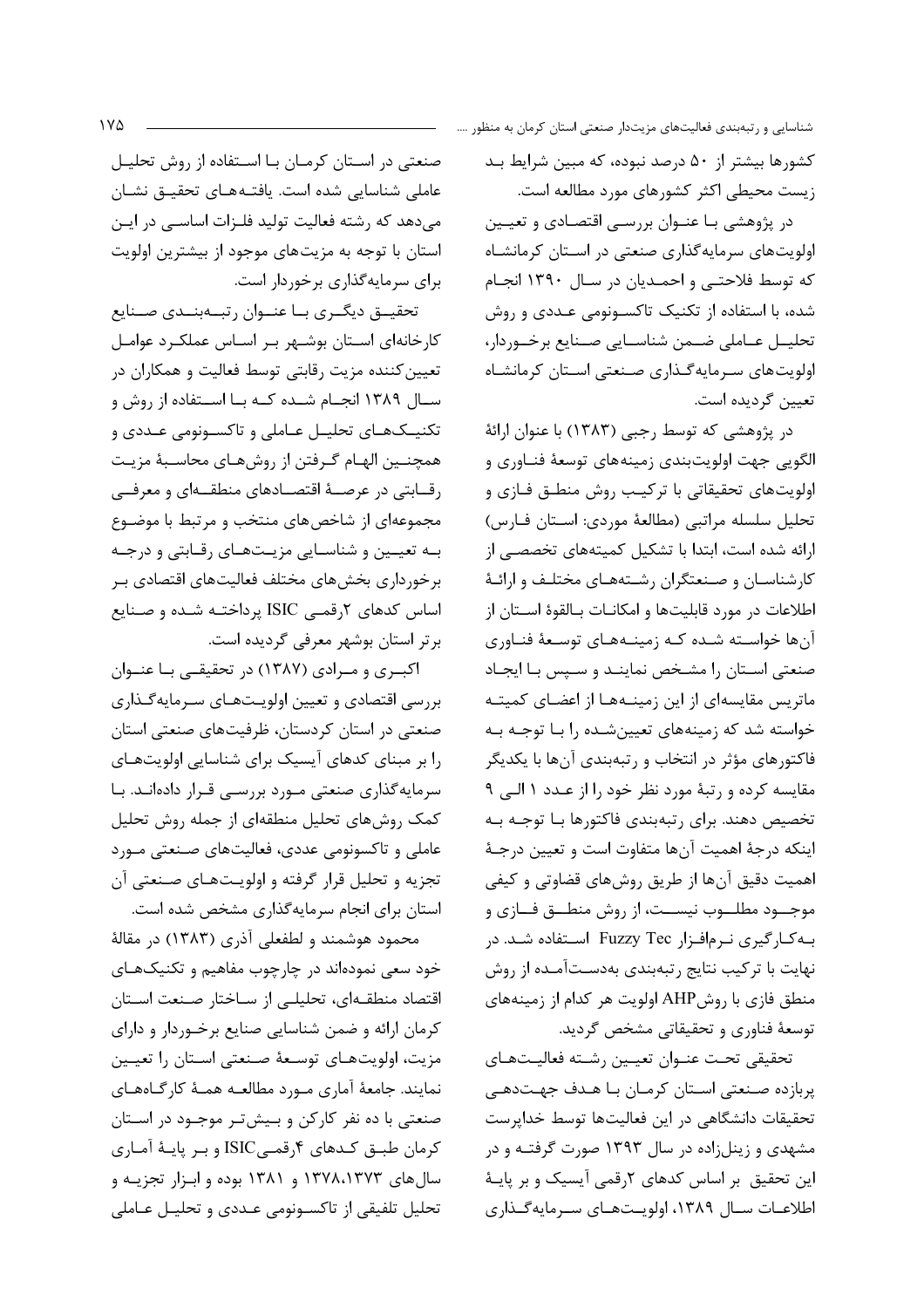است. نتایج نشان می دهد کـه بـا وجـود تنـوع در نـوع فعالیتهای صنعتی تغییرات اولویتهـا در سـه مقطـع زمانی روند با ثباتی از صنایع برخوردار را ارائـه نمـوده اســت و صــنايع تبــديلي محصــولات كشــاورزى و فعالیتهای صنعتی مرتبط با بخش معـدن از اولویـت بهتری نسبت به سایر صنایع برخوردارند.

مهین نسترن و دیگران در سال ۱۳۸۹ طی مقالهای بــا عنــوان كــاربرد تكنيــك تايســيس در تحليــل و اولویتبندی توسعهٔ پایدار منـاطق شـهری بـه بررسـی سطوح برخـورداري منــاطق مختلـف شــهر اصــفهان پرداختــه، در ايــن بررســي ٢١ شــاخص بــا روش تصمیم گیری چندشاخصهای مورد بررسی قرار گرفته و ١٣ منطقــهٔ شــهر اصــفهان در ســه ســطح برخــوردار، نیمهبرخوردار و محروم اولویتبندی شدهاند.

# مبانی نظری

در برنامهریزی منطقهای برنامهریزان بیشتر به فک استفادهٔ بهینه از منابع و قابلیتهای منطقه یـا برطـرف کردن عدم تعادلهای منطقهای هستند. در ایـن راسـتا برنامهریزان و پژوهشگران از تکنیکهای برنامهریـزی منطقهای بهره می برند. تکنیکهایی نظیر: تاکسـونومی عددی، روش تحلیل پوششـی دادههــا (DEA)، منطــق فازی، جدول داده و ستانده، تکنیک سوآت (SWOT) و آنالیزانتقال سهم(Shift Share). (شکیبایی،۱۴۷:۱۳۹۲)

با توجه به این نکته که اکثـر منـاطق کشـور دارای قابلیـتهـا، اسـتعدادها و یتانسـیلهـای متفـاوتی در بخشهاى مختلىف فعاليتهاى صنعتى هستند؛ بنابراین، به جهت در برگرفتن تمامی این ابعـاد نـاگزیر به ارائهٔ معیارهایی هستیم که در اغلب موارد بـه دلیـل فقدان آمار و اطلاعات لازم یا بـه دلیـل ماهیـت معیـار نمی توان به صورت مستقیم آنها را ارزیابی کرد. بـه منظور رتبهبندي بخشهاى مختلف اقتصادى،اجتماعى و فرهنگی روشهای متفاوتی ارائه گردیده است کـه در بسیاری از این روشها جهت ارزیابی و اولویتبندی آن بخــش هــا تنهــا از يــك شـــاخص اســـتفاده شـــده كه روش ضريب مكاني از آن جمله است.

این گونه روشها و سایر روشهایی از این دست با این اشکال عمده مواجـه هسـتند کـه فقـط از یـک یـا حداکثر دو شاخص برای رتبهبنـدی منـاطق مـوردنظر بهره میگیرند و کمتر قابل اطمینان هستند.

چنین شاخصهایی بهطور منفرد نمیتوانند کـاربرد وسیعی در تحلیلهای منطقهای داشته باشـند.ازاین رو شایسته است که رتبهبندی با استفاده از شـاخصهـایی چند و متناسب با موضوع که دربر گیرندهٔ ابعاد بیشتری از موضــوع مــورد بررســی اســت، صــورت پــذیرد. از مهمترین روشهای ارائـهشـده بـه منظـور رتبـهبنـدی فعالیــتهــای صــنعتی مختلــف و بــا مــدد جســتن از شساخصهسای متنسوع و مسرتبط بسا موضسوع، روش آنالیز تاکسونومی عددی است کـه بـه کـرات در این گونـه تحقیقـات بـه كـار گرفتـه شـده اسـت. ایـن روش قادر است با تلفیــق مجموعــهای از شــاخصهــای مرتبط با موضوع، یک مجموعه را به زیرمجموعـههـای کم و بیش همگن تقسیم نمـوده و درجـهٔ برخـورداری بخشهای مختلف فعالیتهای صنعتی یک منطقـه (پـا بخش) از اقتصاد را مشخص سازد و جایگاه گزینــههـای مورد بررسی را در بین اعضای مجموعه تعیـین نمایـد، که این امر در برنامهریزی از اهمیت بـالایی برخـوردار است. اما علي رغم ويژگي هـاي مثبـت، ايـن روش بـا محدودیتهایی نیز مواجه است از جملـه اینکـه روش مـوردنظر نسـبت بـه شـاخصهـايي كـه بـا همـديگر همبستهاند، تورش دارد. در تحقیـق حاضـر بـه منظـور رفــع چنـــين محــدوديتهـــايي از روش تحليـــل عاملی استفاده شده است؛ در نتیجه، در ایـن تحقیـق، مبنای تئوریکی تجزیه و تحلیل و پردازش اطلاعات ب پايهٔ روش تحليل عاملي و تجزيه به مؤلفـههـاي اصـلي استوار است. علاوه بر بهرهگیری از تکنیک تحلیل عاملی، سعی گردیده از منطق فازی نیز برای رتبهبندی و تعيين رشته فعاليتهاى مزيتدار صنعتى استان استفاده شود تا ضمن مقايسهٔ دو روش، اعتماد به نتايج بەدستآمدةتحقيق|ز قوتواعتبار بيشترىبرخوردارشود.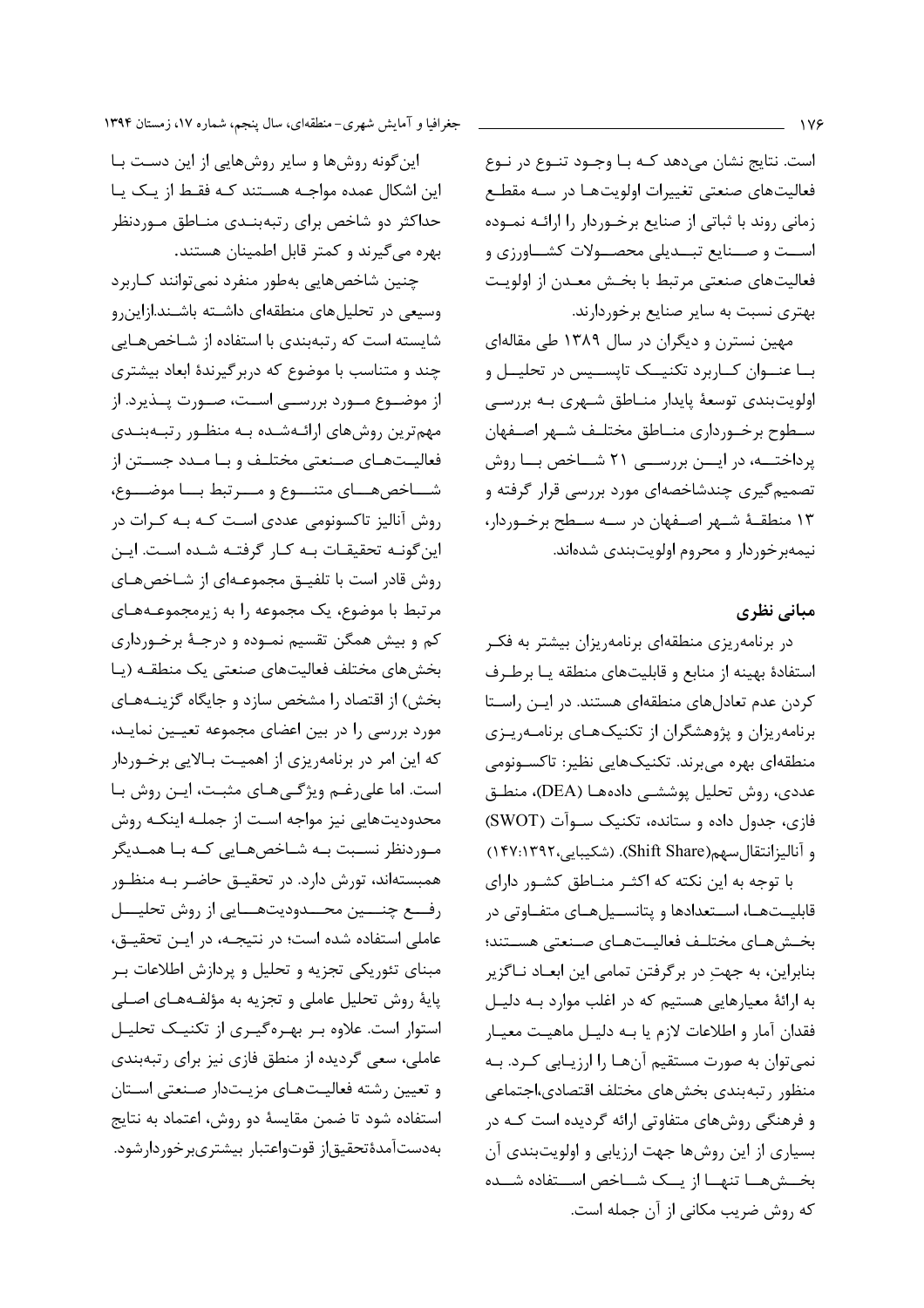- روش تحليل عاملي' تحلیل عاملی روشی است کـه بـین مجموعـههـای فراوان از متغیرهایی که بـه ظـاهر بـی|رتبـاط هسـتند، رابطهٔ خاصی را تحت یک مدل فرضی برقرار مے کنــد. تفاوت بین این روش و رگرسیون چندگانه در این است که اولاً، متغیرها به صـورت مسـتقیم در سـاختار مـدل ارتباطي ظاهر نمے شـوند، ثانيــاً تعـداد عامــلهــا (كــه ترکیب خطی از متغیرهـای اصـلی هسـتند و ویژگـی خاصی از ارتباط متغیرها را نشان می دهند) بـه مراتـب کمتر از تعداد متغیرهای اصلی هستند. بنـابراین، یکـی از اهـداف اصـلي روش تحليـل عـاملي ، كـاهش ابعـاد دادهها است. به هر حـال روش تحليـل عـاملي مـدعى است که در این روش مشکلات مربوط به مسایل زیر را برطرف مے کند:

١- يكسان نبودن واحد نماگرها؛ ٢- تأثير تعداد نماگرها بهويژه تجمع آنها در زمينــهاي خاص در نتیجه نهایی (وجود هم بستگی میان نماگرها)؛ ۳- اهمیت نسبی یا وزن نماگرها در شاخص نهایی؛ ۴- ذهنی و ارزشی بودن مفهوم و موضوع مورد بررسـی (يعني امكان يذير نبودن تبيين مفهوم وسطح توسعه با یک یا حتے مجموعـهای از نماگرهـا) (توفیـق،۱۳۷۲:  $(1 - \Delta)$ 

اهداف تحلیل عاملی به شرح زیر است: ١- تعداد متغيرها را براي تحقيقـات بـيشتر كـاهش می دهیم بهطوری که تا آنجا که ممکن است اطلاعـات موجــود در متغيرهــا را حفــظ كنــيم يعنــى مجموعــهٔ متغیرهای اصلی را به یک مجموعه کوچـکتـر تبـدیل کنیم. بهطوریکه این مجموعه کوچک علت بـیشتـر وارایانس موجود در دادههاست.

۲- در مواردی که تعداد متغیرها ما فوق تصور است، از تجزیهٔ عاملی برای تمیز بین متغیرهای کیفی و کمبی استفاده می کنیم.

٣- از تجزيه عاملي مي توان براي آزمون فـرض دربـارهٔ تشخیص متغیرهـای کمـی و کیفـی اسـتفاده کـرد. روشهای زیادی در گروه تجزیهٔ عاملی وجـود دارد کـه

از آن ميان مي تــوان بــه تجزيــهٔ آلفــا، تجزيــهٔ حــداكثر درستنمایی و تجزیهٔ مؤلفههای اصـلی و تجزیـهٔ عـاملی اصلی اشاره کرد. مراحل اجرايي روش تحليل عاملي بهطور كلي، اجـراي تحليـل عـاملي پـنج مرحلـهٔ متفاوت را شامل می شود: مرحلهٔ (۱) تشکیل ماتریس دادههای استانداردشده؛ مرحلــهٔ (۲) تشــکیلمــاتریسضــرایبهمبســتگىبــین شاخص ها. مرحلهٔ (۳) استخراج عوامل. براي استخراج عوامـل اوليـه روشهای متعـددی وجـود دارد کـه مهـمتـرین آنهـا روشهای «تجزیه به مؤلفههای اصلی» و روش «حـداکثر درستنمایی» است. مرحلهٔ (۴) دوران و اعمــال تبــدیلات خــاص بــر روی عاملها، چند نوع دوران وجود دارد: ۱- دوران متعامد<sup>۲</sup>: کـه از مهـمتـرین روشهـای دوران متعامد روش وريماكس و روش كوارتيماكس است. ٢- دوران غيرمتعامد ؒ: روشهاي متعددي بـراي انجــام دوران از نوع اخیـر وجـود دارنـد کـه روش Direct Oblimin از مهمترین آنهاست. مرحلــهٔ (۵) اســتخراج «نمــرهٔ عــاملي»<sup>۴</sup> فاكتورهــاي بهدستآمده: مـاتریس دادههـای اولیـه بـرا ی تحلیـل  $X_{ij}$  عاملی، شامل m شاخص برای n گزینه به صـورت است که  $X_{ii}$  شاخص j ام بـرای j امـین گزینــه اسـت؛ بهطـوري كــه ســطرهاي مــاتريس دادههــا بــا انــديسi (گزینـههـای مختلـف کـه در اینجـا کـد فعالیـتهـای صنعتی است) و ستونهای آن با اندیس j (شاخصهای مـورد نظـر) نمـايش داده شـده و بـدين ترتيـب روش تحلیل عاملی، برای m شاخص برای گزینه n شـروع (سليمې فر و شيرزور، ١٣٨٧: ٨٧-۶۵). – منطق فازي

منطق فازی را اولین بار در سال ۱۹۶۵، لطفی;اده در مقالهای تحت عنوان «مجموعههـای فــازی» مطـرح

3. Obilique Rotation

<sup>1.</sup> Factor Analysis

<sup>2.</sup> Orthogonal Rotation

<sup>4.</sup> Factor Scores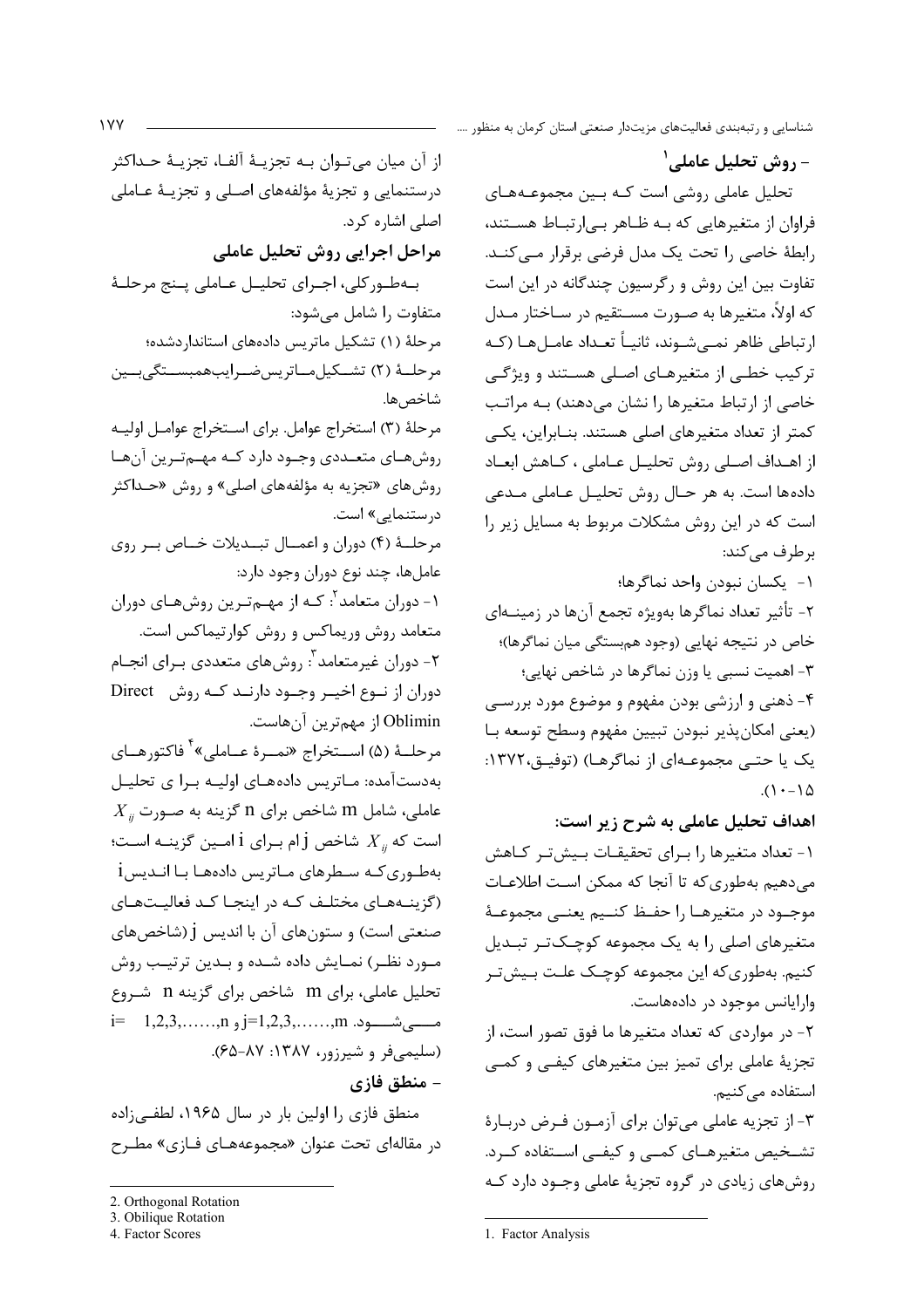كرد كه مي توان آن را نخستين گام در راه رسـيدن بـه نگرش فازی در عرصهٔ معـارف بشـری دانسـت. (1965  $(Zadeh.L)$ 

به کارگیری منطـق فـازی دو مزیـت دارد: نخسـت اینکه با استفاده از آن مے توان از محاسـبات پیچیـدهٔ مدلهای اقتصادسنجی اجتنـاب کـرد، زيـرا بـر خـلاف مدلهای اقتصادسـنجی کـه نیـاز بـه مبنـای نظـری و توصيفات رياضي مبسوط و پيچيده دارند، منطق فـازى امکان و اجازهٔ شبیهسازی پویـایی یـک سیسـتم را بـه صورت علمي مهيا ميسازد (Phillis et al, 2001). دوم اینکه قواعد فازی با الفاظ وابسته به زبانشناسـی بـرای فهمیدن و درک انسانها سادهتر است.

منطق فازی به علت توانـایی رقابـت بـا هوشـمندی انسانی و رهیافت سیستمیک خود در بررسی شـرایط و موقعیتهای مبهم که ریاضیات متعارف چندان کـارایی ندارد، ابزار تکنیکی طبیعی را برای ارزیابی پدیدهها و امور فـراهم مـيآورد (Andriantiatsaholiniaina, 2004). نظریه و منطق فازی ابزاری علمـی اسـت کـه امکـان و اجازهٔ شبیهسازی پویایی یک سیستم را بدون نیاز به توصيفات رياضياتي مفصل وبا استفاده از دادههاى كيفي و كمي پديد آورده است (Phillis et al, 2001).

در اکثر موارد استفاده عملی از شـاخصهـا نيـز بـه عنوان ابزار، به علت فقدان دادههـای مناسـب (مـرتبط، معتبر و كافي) محدود مي شود (Kuswandari , 2004). متأســفانه ابزارهــا و روشهــاي ســنتي كمــي بــراي تصمیم گیری نیز به دلایلے از قبیـل اطلاعـات بیشـتر کیفی تا کمی، معیارها و شاخصهای ناکامـل، تعـاریف، تصورات و ادراکات متعارض، ریسک و عـدم قطعیـت و هزینههای بالای دسترسی به اطلاعات دقیق، به هنگـام مواجهه با اطلاعات نـادقيق و مفـاهيم نـاخوش تعريـف بسیار ضعیف عمل می کنند که هر کدام از این موانع نیز در جای خود در خور توجهاند ( Ducy et al, 1999).

## شاخصهاي تحقيق

در این تحقیق ۸ شاخص انتخاب گردیـده کـه هـر كدام از ايـن شـاخصهـا معيـاري بـراي تعيـين تـوان

جغرافیا و آمایش شهری-منطقهای، سال پنجم، شماره ۱۷، زمستان ۱۳۹۴

تولیــدی - تخصصــی و برتــری هــر یــک از رشــته فعاليـتهـاى بخـش صـنعت اسـت. ايـن شـاخصهـا عبار تاند از: \* توليـد سـرانهٔ شـاغلان: ايـن شـاخص نسـبت ارزش ستانده به تعداد شاغلان را نشان می دهد.  $I_1 = \frac{VQ_i}{I}$ ارزش ستاندهٔ هر فعالیت صنعتی: $VQ_i$ : Li تعداد كل شاغلان هر فعاليت \* شاخص بهرهوري نيروي كار: اين شـاخص از تقسـيم ارزش افزوده به تعداد شاغلان به دست میآید.  $I_2 = \frac{VA_i}{L}$ VAi: ارزش افزودهٔ هر فعالیت صنعتی Li: تعداد كل شاغلان هر صنعت \* شاخص ضريب مكاني ارزش افزوده: در اين شـاخص، سهم ارزش افزودهٔ هر یک از رشته فعالیتهای صـنعتی اسـتان نسـبت بـه سـهم ارزش افـزودهٔ همـان رشـته

فعالیتهای صنعتی در کل کشور سنجیده میشود.

$$
I_3 = \frac{(VA_{ij} \quad / \sum_{i=1} VA_{ij})}{VA_{it} / \sum_{i=1}^{n} VA_{it}}
$$

VAij: ارزش افزودهٔ صنعت i در استان VAit: ارزش افزودهٔ صنعت i در کشور • شاخص ضريب مكاني اشتغال: در اين شاخص، سهم اشتغال هریک از رشته فعالیتهای صنعتی استان سبت به سهم اشتغال همان رشته فعالیتهای صنعتی در کل کشور سنجیده می شود.  $(L_n \neq \sum_{i=1}^{n} L_i)$ 

$$
I4 = \frac{L_{ij} - L_{ij}}{L_{it} / \sum_{i=1}^{n} L_{it}}
$$

Lij: تعداد شاغلان صنعت i در استان Lit: تعداد شاغلان صنعت i در کشور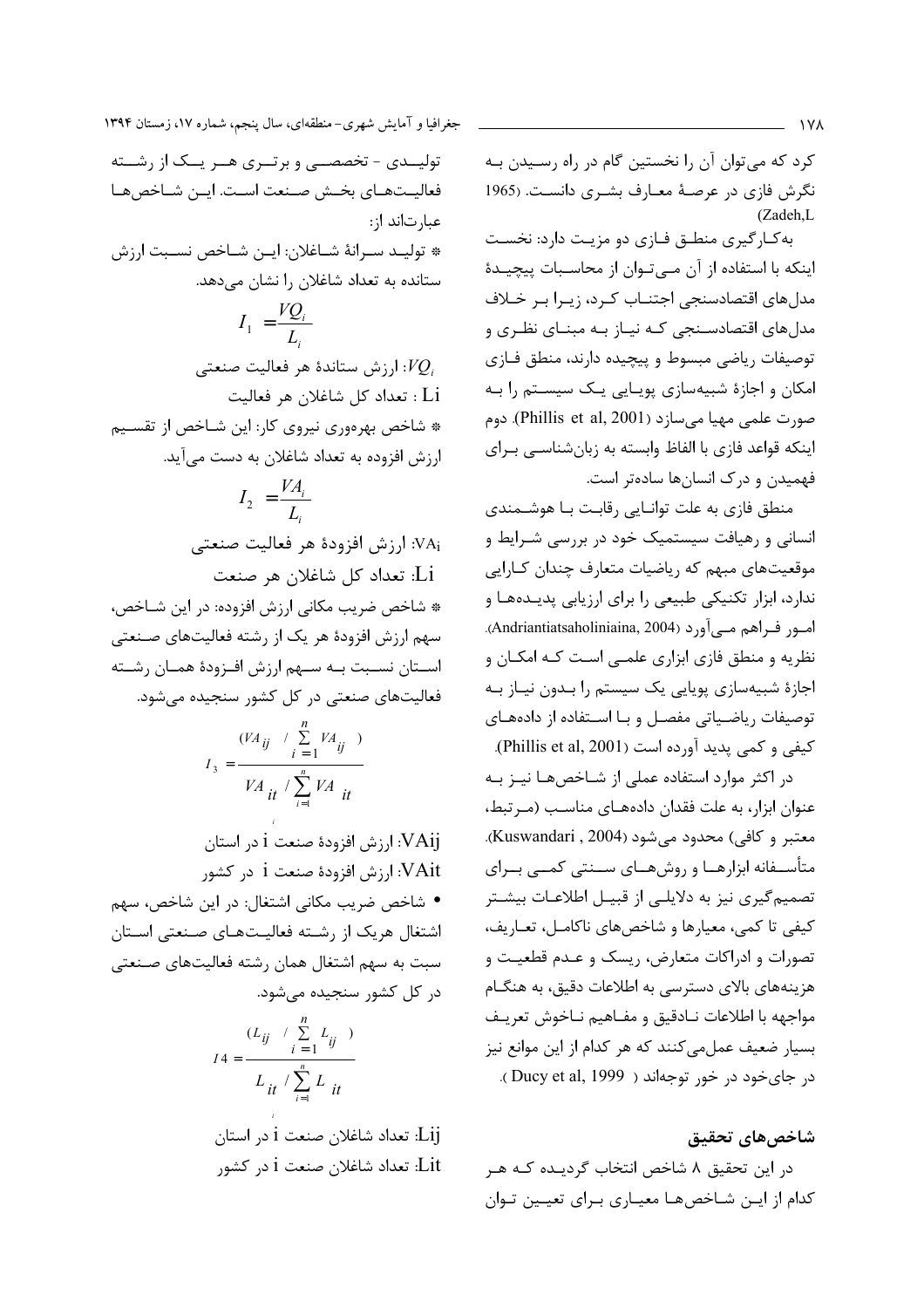مجرای تکنیک تحلیل عامل گذرانده شده تا در جهت اهداف تحقیق ساماندهی شـوند. هـدف از بـه كـارگیری روش تحليل عـاملي، بـه دسـت آوردن وزن يـا درجـهٔ اهميـت هـر شــاخص بــه صــورت كمــى و همچنــين استخراج «شاخص تركيبي غير همبسته تحت عنوان فاکتورها» است. بر همین اساس هر فاکتور بـه صـورت تـابعي از ٨ شــاخص و بــا وزنهــاي مختلــف معرفــي میشود. بنابراین اگـر  $\overline{F}_{\scriptscriptstyle{k}}$  نمـرهٔ عـاملی فـاکتور  $\rm{k}$ ام برای شهرستان 1 ام باشد:  $F_{ki} = \sum W_{ki} Z_{ii}$ بەطورى كە:  $j = 1, 3, 7, 8, ...$   $\lambda$ و  $i = 1, 1, 1, 1, 1, ...$  7 و ........

است. همچنین k تعداد فاکتورهـای انتخـابی،  $\sum_{ii}$ مقـدار  $\boldsymbol{W}_{\scriptscriptstyle ii}$  استاندارد شده شاخص j ام برای i امین شهرستان و ضريب شاخص j أم براي فاكتور k أم است $\dot{\phantom{a}}$ .

به منظور برآورده ساختن اهداف تحقیق، در اولـین مرحله، اطلاعات آماري در قالب ۸ شاخص معرفي شده و به تفکیک ۲۰ رشته فعالیت صنعتی استان کرمان (بر اساس کدهای ۲رقمی) در روش تحلیل عاملی بـه کـار گرفتــه شــدهانــد. روش تحليــل عــاملي داراي مراحــل چندگانهای است که تمامی مراحل، بـا اسـتفاده از برنامـهٔ نرمافزاری SPSS به مرحلهٔ اجرا گذاشته شده است.

در ابتدا، از تعداد ٨ شاخص استاندار دشده، تعداد ٨ فاكتور موقت يا مؤلفهٔ اصلى استخراج گرديده اسـت. بـا توجـه بــه بحــثهــاي نظــري روش تحليــل عــاملي، .<br>فاکتورهایی برای تحلیل از اهمیت بالایی برخوردار بوده و دارای نقش مهمتری هستند که مقادیر ویژه بزرگتر از یـک داشـته باشـند. بـدین منظـور پـس از دوران فاکتورهای موقت، آن تعداد از فاکتورهای بهدستآمـده که دارای مقادیر ویژهٔ بزرگتر از یک بوده، بـه عنـوان فاکتورهای اصلی انتخاب و درصدی از تغییرات کـه بـه واسطهٔ هر یک از آنها توضیح داده شده، مشخص گرديده است. عـلاوه بـر ايـن، مجمـوع واريـانسهـاى

\* شاخص بازدهی تولیدات: از نسبت ارزش افـزودهٔ بـه جبران خدمات مزد و حقوق بگیران حاصل میشود.  $I_{5} = \frac{VA_{i}}{W}$ ارزش افزودهٔ هر فعالیت صنعتی: $\mathrm{VA}_{\mathrm{i}}$ :W: جبران خدمات مزد و حقوق بگیران هر فعالیت صنعتے \* شاخص سرمايهبري: ايـن شـاخص از اخـتلاف ارزش افزوده و جبران خدمات مزد و حقوق بگیران بـه تعـداد شاغلان به دست می آید.  $I_6 = \frac{VA_i - W_i}{L}$ ارزش افزودهٔ هر فعالیت صنعتی: $\rm{VAi}$ .<br>Wi: جبران خدمات مزد و حقوق بگیران هـر فعالیـت صنعتى .<br>Li: تعداد كل شاغلان هر صنعت \* نسبت درآمد به هزينه: اين شاخص از تقسـيم ارزش ستانده به مجموع «ارزش داده، ارزش سرمایهگذاری و جبران خدمات» به دست می آید.  $I_7 = \frac{OUT_i}{C}$ OUTi: ارزش ستاندهٔ هر فعالیت صنعتی .<br>Ci: هزینه (شامل ارزش داده، ارزش سرمایهگذاری و جبران خدمات) \* شاخص كاردهي: شـاخص كـاردهي از نسـبت ارزش افزودهٔ هر فعالیت به ستانده آن به دست می آید.  $I_8 = \frac{VA_i}{VO}$ VAi: ارزش افزودهٔ هر فعالیت صنعتی ارزش ستاندهٔ هر فعالیت صنعتی: $VQ_i$ 

تجزیه و تحلیل دادهها - کاربرد مدل تحلیل عاملی و نتایج استخراجشده به منظور ارزیابی سـطح توسـعهٔ هـر یـک از رشـته فعالیتهای بخش صنعت در اسـتان کرمـان، در ایـن تحقیق از ٨ شاخص انتخابی استفاده شده است که این شـاخصهـا، يـس از محاسـبه و تشـكيل مـاتريس، از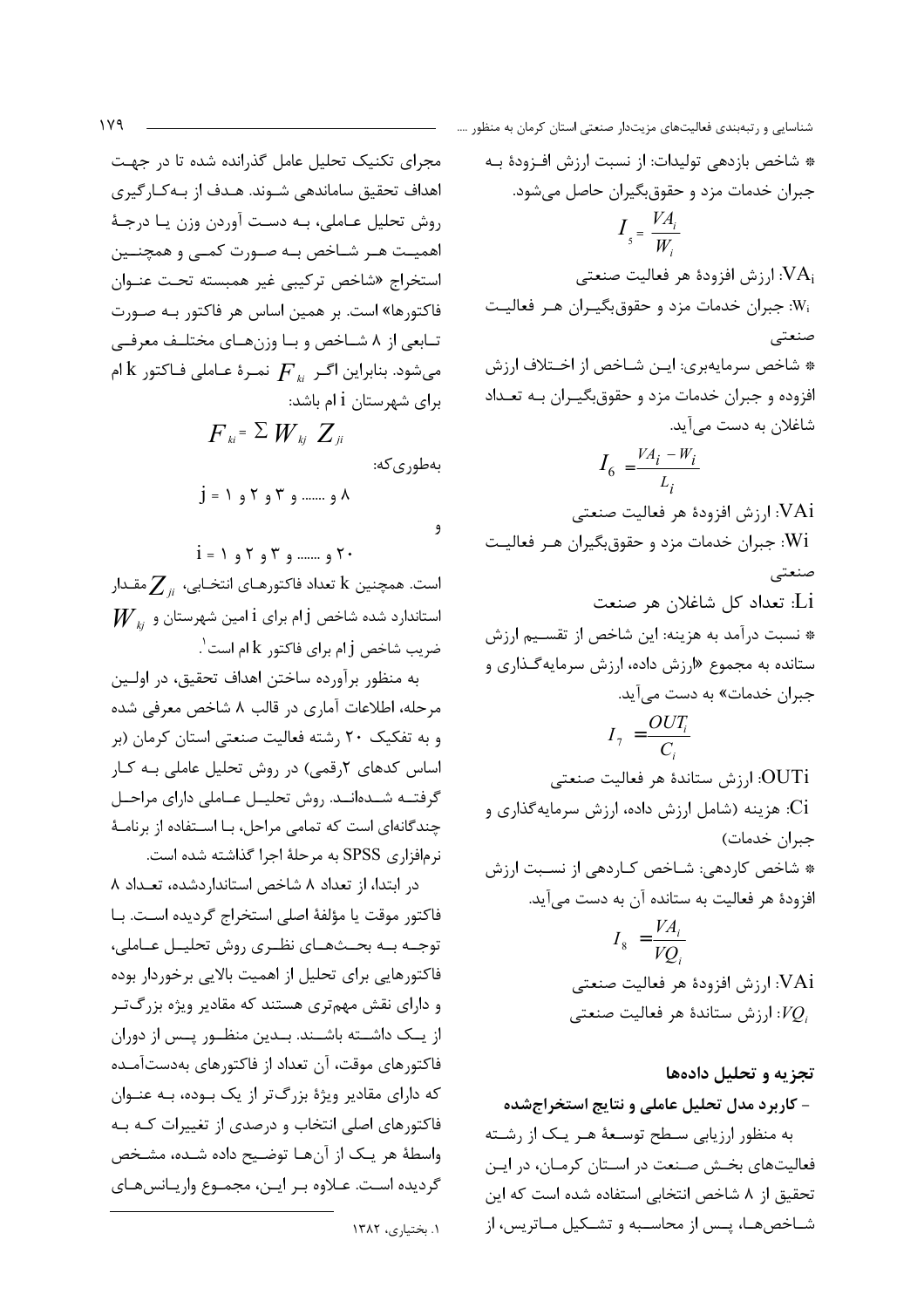جغرافیا و آمایش شهری-منطقهای، سال پنجم، شماره ۱۷، زمستان ۱۳۹۴

توضيحدادهشده، توسـط فاكتورهـاي انتخـابي محاسـبه شده است.

# جدول ١. آزمون بارتلت و آماره KMO

| Kaiser-Meyer-Olkin Measure<br>of Sampling Adequacy. | 0/510                 |         |
|-----------------------------------------------------|-----------------------|---------|
| <b>Bartlett's Test</b><br>of Sphericity             | Approx.<br>Chi-Square | 175/231 |
|                                                     | df                    | 28      |
|                                                     | Sig.                  | 0/000   |

مقدار آماره KMO بهدستآمدهٔ در ایـن تحقیـق، بزرگتر از ۰/۵ است. همچنین سطح معنیداری آزمون بارتلت برابر ۰/۰۰۰ به دست آمده است؛ بنـابراين، می توان استدلال کرد که شاخصها برای انجام تحلیـل عـاملي در ايــن بررســي مناســب و از اعتبــار بــالايي برخوردار است.

منبع: نتايج پژوهش

| درصد واريانس تجمعي فاكتور $\rm{k}$ ام | درصد واريانس فاكتور<br>ام $\mathbf k$     | مقادير ويژه              | شماره فاكتور |
|---------------------------------------|-------------------------------------------|--------------------------|--------------|
| $\Delta Y \cdot Yf$                   | $\Delta Y \cdot Yf$                       | 4.188                    |              |
| VF.VV9                                | YY.Y.F                                    | $\lambda \Lambda$        | ٢            |
| <b>AA.AY9</b>                         | $15.1 \cdot$                              | $1.1 \cdot F$            | ٣            |
| 98.785                                | $\lambda$ . $\mathsf{Y} \cdot \mathsf{Y}$ | ۰.۶۵۷                    | ۴            |
| ۹۸.۳۹۳                                | ۱.۶۰۷                                     | .119                     | ۵            |
| ۹۹۶۰۶                                 | ۱.۲۱۴                                     | .9V                      | ۶            |
| 99.9.9                                | $\cdot$ , $\mathbf{y}$ $\cdot$ $\cdot$    | $\cdot \cdot$ ٢۴         | ٧            |
| ۰۰۱                                   | $\cdot \cdot$ 96                          | $\cdot \cdot \cdot \vee$ | ٨            |

#### جدول٢. آمارههای نهایی حاصل از روش تحلیل عاملی

منبع: نتايج پژوهش

| جنون ۱۰ مانو پس صرایب تا صورهای استخراجی انجو |                                   |                     |                                 |  |  |
|-----------------------------------------------|-----------------------------------|---------------------|---------------------------------|--|--|
| فاكتور                                        |                                   |                     |                                 |  |  |
| سوم                                           | دوم                               | اول                 | شاخصهای استاندارد               |  |  |
| $-\cdot$ /۱۴۵                                 | $-\cdot/\cdot \wedge$             | ۰/۹۷۴               | $Z\rightarrow$                  |  |  |
| $\cdot$ / $\cdot$ \ \                         | $\cdot$ / $\cdot$ / $\star$       | ۰/۹۷۷               | $Z\setminus\cdot$ ٢             |  |  |
| $\cdot$ /۱۴۰                                  | $-\cdot/11\Lambda$                | ۰/۹۴۴               | $Z\mathcal{N}\cdot\mathfrak{r}$ |  |  |
| $\cdot$ /۳ $\cdot$ $\cdot$                    | $- \cdot 700$                     | ۱۶۴۴.               | $Z\setminus\cdot$ ۴             |  |  |
| $-179.$                                       | $\cdot$ / $\wedge$ $\vee$         | $\cdot$ /۲۸ $\cdot$ | $Z\setminus\cdot\Delta$         |  |  |
| $\cdot$ / $\cdot$ YY                          | $\cdot$ / $\cdot$ $\tau$ $\Delta$ | ۰/۸۹۹               | $Z\rightarrow$                  |  |  |
| .719                                          | ۱۹۵۵.                             | ۱۵۲/۰               | $Z\Lambda\cdot\mathsf{Y}$       |  |  |
| ۰/۹۳۲                                         | ۱۲۵۵.                             | $-1710$             | $Z\setminus\cdot\Lambda$        |  |  |
|                                               |                                   |                     |                                 |  |  |

## حدول ٣. واتريس ضراب فاكتورهاي استخراجي الكو

منبع: نتايج پژوهش

با سایر شاخصها تعیین میشود، بنـابراین، هـر یـک از فاکتورهـا مــی تواننــد میــزان توســعهیــافتگی را از نظــر شاخصهایی بیان کنند کـه در آن فـاکتور، نسـبت بـه سایر فاکتورها از وزن بیشتری برخوردارند. این مطلب بیانگر آن است که در هـر فـاکتور، شـاخصهـایی کـه بیش ترین وزن را نسـبت بـه فاکتورهـای دیگـر دارنـد،

همان گونه که ملاحظه میشـود، تعـداد ۳ فـاکتور دارای مقادیر بزرگتر از ۱ هستند. لذا به عنوان بهترین ترکیبات خطبی شـاخصهـای اولیـه معرفـی و مبنـای تحلیلهای بعـدی قـرار مـیگیرنـد. بـه دلیـل آن کـه، ضرایب بهدستآمده برای شاخصهای مختلـف در هـر فاکتور به وسیلهٔ میزان و جهت همبستگی هر شـاخص

 $\lambda \cdot$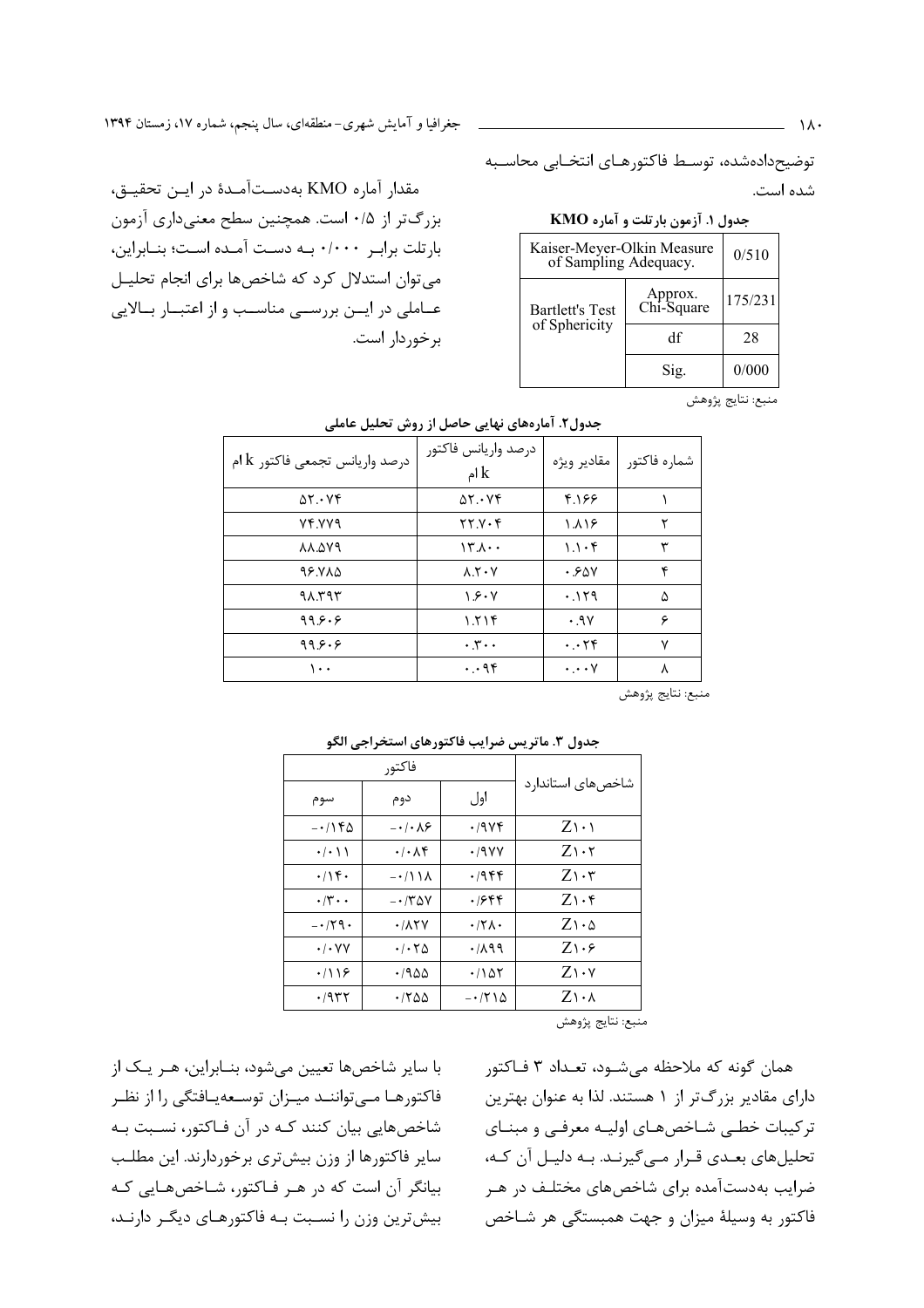میزان توسعهٔ صنعتی هر یـک از فعالیـتهـای صـنعتی استان كرمان دارد با شاخصهاى توليد سرانة شاغلان(Z۱۰۱)، بهرهوری نیروی کار (Z۱۰۲)، ضریب مکانی ارزش افزوده (۲۰۳٪)، ضریب مکـانی اشـتغال (Z۱۰۴) و شــاخص ســرمايهبـري (Z۱۰۵) بــالاترين همبستگی را دارد. بنابراین با توجه به خصایص مذکور، فاکتور اول را میتوان به عنوان شاخص کلی توسعهٔ هر یــک از فعالیــتھــای صــنعتی معرفــی کــرد. نتــایج بهدستآمده از یافتههای مطالعه، گویـای آن اسـت کـه رشته فعالیت «تولید فلزات اساسی» در رتبهٔ اول قـرار گرفته و فعالیتهایی نظیر «تولید محصولات لاسـتیکی و پلاستيکي»، «توليـد کاغـذ و محصـولات کاغـذي» و «صنایع مواد غذایی و آشامیدنی» از نظر تـوان توسـعه در درجات بعدی اهمیت قرار گرفتهاند.

همگی جنبههایی از توسعه را بیـان مـی کننـد کـه بـا یکدیگر تناسب بیشتری دارند. در نتیجـه، هـر فـاکتور قادر خواهد بود تا یکی از ویژگیهای موجود یـا روابـط پنهان ميان شاخصهـا را آشـكار سـازد. بـا ايـن حـال، شناسایی ویژگیهای هر عامل، درجـهای از خلاقیـت و قدرت تصور را می طلبد. بنابراین، با عنایت بـه اهمیـت فوقالعاده ضرايب بـهدسـتآمـده بـراي شـاخصهـاي مختلف در هـر فـاكتور، ضـرايب شـاخصهـاي ٨ گانـهٔ انتخابي بـه تفكيـك ٣ فـاكتور اسـتخراجي در جـدول شماره ٣ ثبت گرديده است. فاكتور اول بالغ بر ٥٢ درصد از تغییرات شاخصهای اولیه را توجیه می کنـد و در واقع ایسن فاکتور، در میان سایر فاکتورهای استخراجي، داراي بيشترين «مقدار ويژه» است و بـه عنـوان بهتـرين يـا «اولـين بهتـرين» فـاكتور معرفـي می شود. فاکتور اول که سـهم بسـيار بـالايي در تبيـين

| جدول ۴. میزان توسعهٔ صنعتی هر یک از رشته فعالیتهای صنعتی استان کرمان |  |  |                         |  |  |
|----------------------------------------------------------------------|--|--|-------------------------|--|--|
|                                                                      |  |  | (خروجي روش تحليل عاملي) |  |  |

| ر تبه         | نمر ہ                        | عنوان فعاليت                                                                      |
|---------------|------------------------------|-----------------------------------------------------------------------------------|
| A.            | 1Y.71                        | توليد فلزات اساسى                                                                 |
| ٢             | 10.51                        | تولید محصولات لاستیکی و پلاستیکی                                                  |
| ٣             | 11.4V                        | تولید کاغذ و محصولات کاغذی                                                        |
| ۴             | $\cdot \Delta \cdot$         | صنایع مواد غذایی و آشامیدنی                                                       |
| ۵             | $\cdot$ . $\mathsf{r}$ .     | دباغی و عملآوردن چرم و ساخت کیف و چمدان و زین و یراق و تولید کفش                  |
| ۶             | ۹.۴۸                         | توليد منسوجات                                                                     |
| ٧             | 9.47                         | تولید پوشاک ــ عمل آوردن و رنگ کردن پوست خزدار                                    |
| λ             | <b>A.YY</b>                  | تولید سایر محصولات کانی غیر فلزی                                                  |
| ٩             | $\lambda \cdot \lambda$      | انتشار و چاپ و تکثیر رسانههای ضبط شده                                             |
| $\mathcal{L}$ | <b>Y.YY</b>                  | صنایع تولید زغال کک ــ پالایشگاههای نفت و سوختهای هستهای                          |
| ۱۱            | ۶.۴۳                         | تولید ماشینآلات مولد و انتقال برق و دستگاههای برقی طبقهبندینشده در جای دیگر       |
| ۱۲            | ۶۳۶                          | تولید ماشینآلات و تجهیزات طبقهبندی نشده در جای دیگر                               |
| ۱۳            | 5.50                         | تولید محصولات فلزی فابریکی بجز ماشینآلات و تجهیزات                                |
| ۱۴            | 5.78                         | تولید وسایل نقلیهی موتوری و تریلر و نیم تریلر                                     |
| ١۵            | ۴.۹۵                         | تولید چوب و محصولات چوبی و چوبپنبه ـ غیر از مبلمان ـ ساخت کالا از نی و مواد حصیری |
| ۱۶            | ۶۶۰                          | تولید مبلمان و مصنوعات طبقهبندی نشده در جای دیگر                                  |
| ۱۷            | ۴.۳۴                         | تولید ابزار پزشکی و ابزار اپتیکی و ابزار دقیق و ساعتهای مچی و انواع دیگر ساعت     |
| ١٨            | ۳.۸۷                         | تولید رادیو و تلویزیون و دستگاهها و وسایل ارتباطی                                 |
| ۱۹            | ۳.V۳                         | صنایع تولید مواد و محصولات شیمیایی                                                |
| ٢٠            | $\mathbf{r}.\mathbf{\Delta}$ | توليد ساير وسايل حمل و نقل                                                        |

منبع: نتايج پژوهش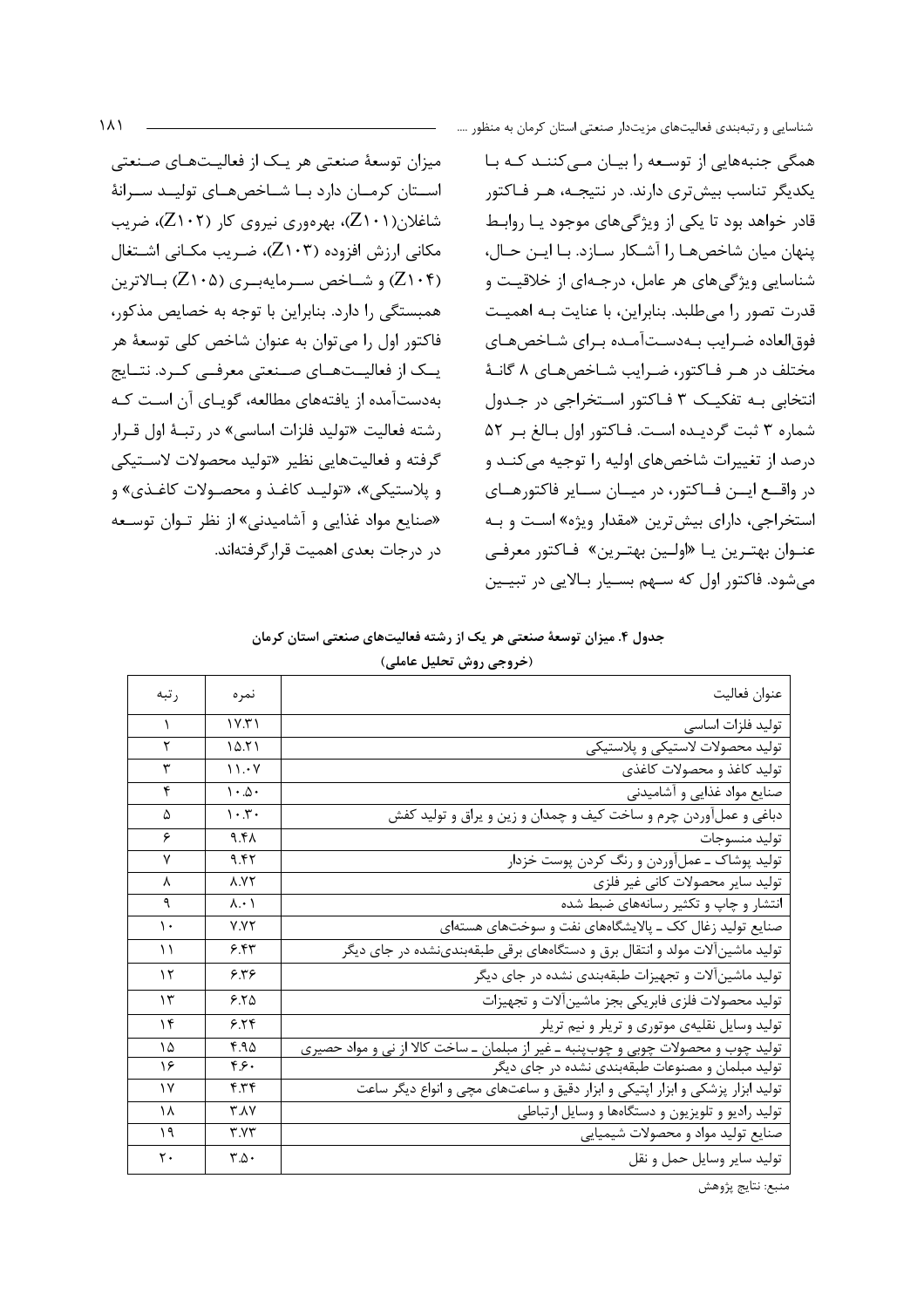جغرافیا و آمایش شهری-منطقهای، سال پنجم، شماره ۱۷، زمستان ۱۳۹۴

اساس تقسیم؛بندی صورت گرفته، هر مؤلفهٔ ثانویه ْ، یعنی هر کدام از بخشها را به طور جداگانـه و بـا توجـه بـه شاخصهای دوگانهٔ منحصر به خودش استنتاج می کنـیم. در مرحلهٔ بعد دو مؤلفهٔ اولیه<sup>۳</sup> به شرح: بخـش بهـرەدهــی (بخــش بهــرهوري و بخــش ضــريب مكــاني) و بخــش درآمدزایی (بخش رقابتپذیری و بخش سـوددهی) مـورد استنتاج قرار مي گيرند. در آخرين مرحله دو مؤلفـهٔ اوليـهٔ بخش بهرهدهی و بخش درآمدزایی با هم ترکیب شـده و بخش نهایی اندازهٔ توسعهٔ هر یک از رشته فعالیتهای صنعتی استان استنتاج می شود.

برای انجام هر استنتاج فازی دو متغیر ورودی و یک متغير خروجي داريم. مراحل اندازهگيري توسـعهٔ صـنعتي را مے توان در شکل زیر مشاهده نمود.

- کاربرد منطق فازی و نتایج استخراجشده √ تهیهٔ گزارههای منطقی بـا توجـه بـه اينكـه در ايـن تحقيـق از ٨ شـاخص صنعتی استفاده شده است در اینجـا شـاخص هـای هشتگانه ,ا تقسیمبندی می کنیم:

بخش بهرهوری (بر اساس شاخصهای تولید سـرانه شــاغلان(A) و شــاخص بهـرهوري نيــروي كــار (B))، بخش ضریب مکـانی (بـر اسـاس شـاخصهـای ضـرب مکانی اشتغال (C) و ضرب مکانی ارزش افـزوده (D))، بخش رقابت پذیری نیروی کار (بر اساس شـاخصهـای بازدهی تولیدات (E) و شاخص سـرمایهبـری (F)) و در نهایت بخش سوددهی (براسـاس شـاخصهـای نسـبت  $(H)$  درآمد به هزینه (G) و کاردهی (H)).

استنتاج معيار و ضابطهٔ واحدی بـرای انـدازهگيـری مستلزم اعمال سه مرحله از فرآیند استنتاج منطق فازی ٔ و انجـام اسـتدلالات تقريبـي اسـت. در مرحلـهٔ اول و بـر

نمودار مفهومی شاخصهای مورد استفاده در تحقیق (مراحل استنتاج فازی برای بر آورد اندازهٔ توسعهٔ صنعتی)



منبع: نتايج پژوهش

 $\lambda\lambda\tau$ 

<sup>2.</sup> Secondary Component

<sup>3.</sup> Primary Component

<sup>1.</sup> Fazzy Logic Inference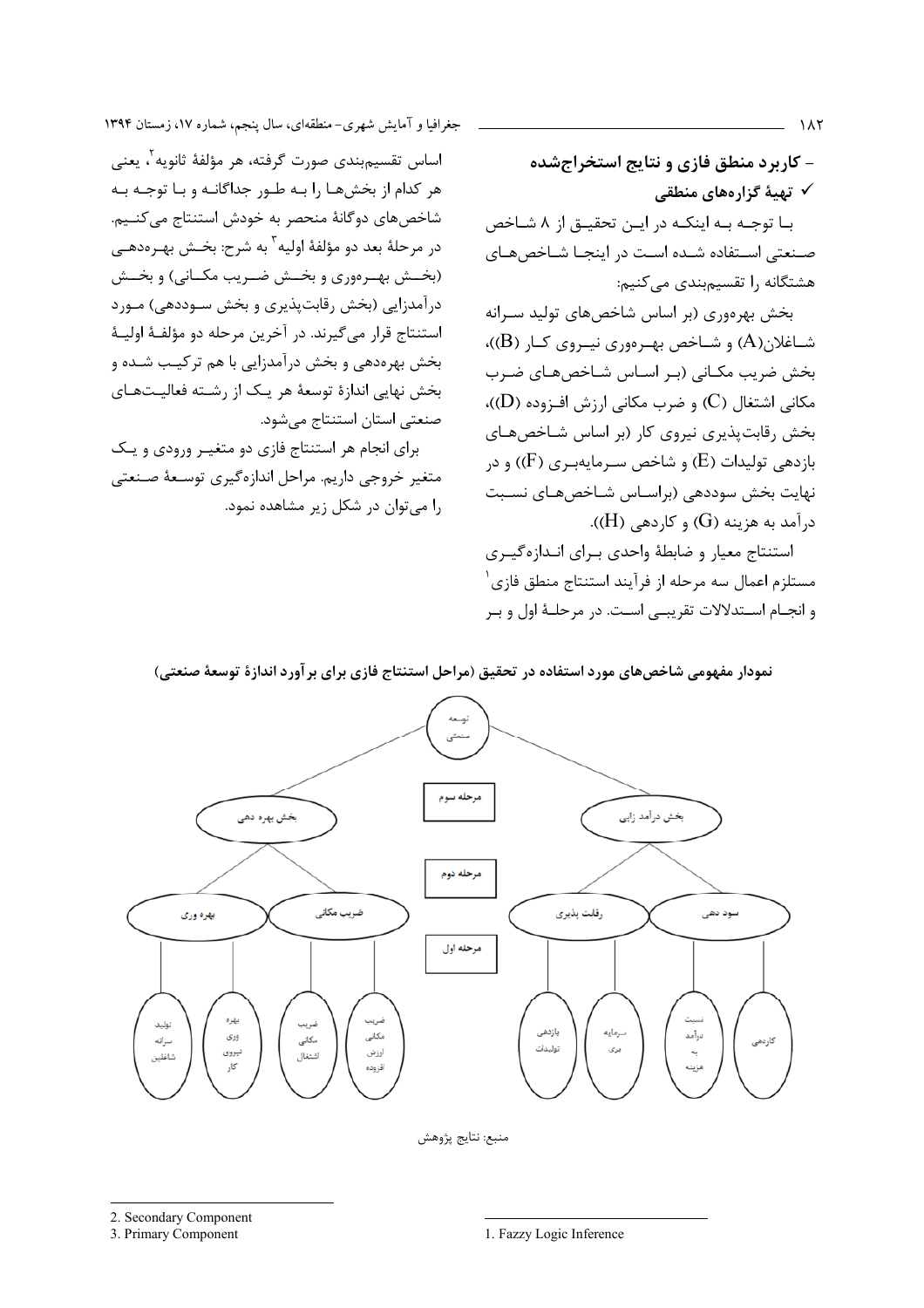## √ توابع عضويت

با توجه به آمارهای مربوط به متغیرهای ورودی بـه تعیین توابـع عضـویت مـیپـردازیم. بـرای هـر یـک از بخش های استنتاج (با دو ورودی منحصر به خودشـان) يک مجموعهٔ فازی با پنج عضو تعريف شده است.

اعضای مجموعـه متغیرهـای ورودی عبـارت|نـد از: خیلی کم، کم، نرمال، بالا و خیلی بالا. بـرای مجموعـهٔ متغیر خروجی نیـز اعضـا بـه صـورت: خیلـی کوچـک، کوچک، متوسط، بزرگ و خیلی بزرگ هستند.

برای ایجاد یک مقدار پایه<sup>۱</sup> از یـک مقـدار میـانگین متحرک <sup>۲</sup> برای هر متغیر ورودی استفاده میشود. پـس از آن برای تعیین نقـاط شکسـت<sup>۳</sup>دادههـا، یـک یـا دو انحراف معيار حـولوحـوش مقـدار نرمـال در هـر دوره انجام خواهد شد.

جدول ۵: تابع عضويت

| خیلی<br>كم | كم  | نہ ما] | بالا  | ין<br>خيلى        |
|------------|-----|--------|-------|-------------------|
|            |     |        |       | vн                |
|            | -SD | Mean   | $+SD$ | -2SD              |
|            |     |        |       | منبع: نتايج پژوهش |

به این ترتیب در هر استنتاج، دو مجموعه هر کـدام با پنج عدد که مربوط به دو متغیر ورودی ویژه است ، برای هر دورهٔ مورد بررسی ایجاد میشود.

بعد از بـه دسـت آوردن نقـاط شکسـت متغیرهـای گوناگون باید مقادیر دادهها با دادههای اندازهها مـر تبط شـوند. در منطــق فــازی یــک مقــدار از یــک شــاخص می تواند با بیش از یک مجموعه یا تابع عضویت همـراه شود. در این جا با توجه به توابع عضـویت تعریـفشـده مشخص می شود که مقدار واقعی دادهها در کدام ناحیه قرار مے گیرند.

در اکثر مطالعاتی که در حیطـهٔ علـوم اقتصـادی و اجتماعي انجـام مـي شــود، از توابــع عضــويت مثلثــي و ذو;نقهای استفاده می شود (بـه دلیـل سـادگی و دقـت بالا). ما نیـز در ایـن پـژوهش از ایـن دو نـوع اسـتفاده مے کنیم.

3. Break-Point

حال، قواعد تصمیم گیری را به وجود می آوریم؛ کـه معین مے کننـد چگونـه سـطوح ویژهٔ همراهـی بـرای متغیرهای ورودی با یکدیگر ترکیب میشوند تا سـطوح همراهي براي خروجي ها، ايجاد شود. ساخت اين قواعد ذهنی و برگرفتـه از دانـش کارشناسـان و خبرگـان در حیطهٔ مورد بررسی است. در هر استنتاج ۲۵ قاعـده بـر اساس عبارت اگـر— آن گـاه<sup>۲</sup> ایجـاد مـے شـود کـه هـر مجموعه قواعد منحصر به همان استنتاج است.

جدول ۶. قواعد فازی

| قواعد                   | $\frac{LP}{C}$                                                                                                                                                                                                                                                                                                                                                                                                                                                                                                         | LF                                                                                                                                                                                                                                 | بخش<br>نامنظم<br>VB<br>S                             | درجه                                                                                   |
|-------------------------|------------------------------------------------------------------------------------------------------------------------------------------------------------------------------------------------------------------------------------------------------------------------------------------------------------------------------------------------------------------------------------------------------------------------------------------------------------------------------------------------------------------------|------------------------------------------------------------------------------------------------------------------------------------------------------------------------------------------------------------------------------------|------------------------------------------------------|----------------------------------------------------------------------------------------|
| $\setminus$             | $\begin{tabular}{c c} \hline \textbf{VH} & \textbf{VH} \\ \hline \textbf{VH} & \textbf{VH} \\ \hline \textbf{VH} & \textbf{H} \\ \hline \textbf{H} & \textbf{H} \\ \hline \textbf{H} & \textbf{H} \\ \hline \textbf{H} & \textbf{H} \\ \hline \textbf{N} & \textbf{N} \\ \hline \end{tabular}$                                                                                                                                                                                                                         | $rac{E}{VH}$                                                                                                                                                                                                                       |                                                      | $\lambda$                                                                              |
|                         |                                                                                                                                                                                                                                                                                                                                                                                                                                                                                                                        | $\frac{1}{\overline{H}}$                                                                                                                                                                                                           |                                                      | $\cdot \lambda$                                                                        |
| $rac{1}{r}$             |                                                                                                                                                                                                                                                                                                                                                                                                                                                                                                                        |                                                                                                                                                                                                                                    |                                                      |                                                                                        |
| $\overline{\mathbf{r}}$ |                                                                                                                                                                                                                                                                                                                                                                                                                                                                                                                        | $\frac{\text{N}}{\text{V}} \frac{\text{L}}{\text{V}} \frac{\text{V}}{\text{V}} \frac{\text{V}}{\text{V}}$                                                                                                                          | S                                                    | $\frac{1}{\cdot \frac{1}{\cdot \lambda}}$<br>$\frac{1}{\cdot \frac{1}{\cdot \lambda}}$ |
| $\Delta$                |                                                                                                                                                                                                                                                                                                                                                                                                                                                                                                                        |                                                                                                                                                                                                                                    | $\overline{A}$                                       |                                                                                        |
|                         |                                                                                                                                                                                                                                                                                                                                                                                                                                                                                                                        |                                                                                                                                                                                                                                    | $\frac{VB}{B}$                                       |                                                                                        |
| $rac{6}{x}$             |                                                                                                                                                                                                                                                                                                                                                                                                                                                                                                                        |                                                                                                                                                                                                                                    |                                                      |                                                                                        |
| $\lambda$               |                                                                                                                                                                                                                                                                                                                                                                                                                                                                                                                        |                                                                                                                                                                                                                                    | $\frac{B}{A}$                                        |                                                                                        |
| ٩                       |                                                                                                                                                                                                                                                                                                                                                                                                                                                                                                                        |                                                                                                                                                                                                                                    |                                                      | $\overline{1}$                                                                         |
| $\mathbf{R}$            |                                                                                                                                                                                                                                                                                                                                                                                                                                                                                                                        |                                                                                                                                                                                                                                    | $\overline{\text{S}}$                                | $\frac{1}{1}$                                                                          |
| $\overline{1}$          |                                                                                                                                                                                                                                                                                                                                                                                                                                                                                                                        |                                                                                                                                                                                                                                    |                                                      |                                                                                        |
| $\frac{1}{\sqrt{2}}$    |                                                                                                                                                                                                                                                                                                                                                                                                                                                                                                                        | $\begin{array}{c} \underline{L} \\ \underline{V}\underline{L} \\ \underline{V}\underline{H} \\ \underline{H} \\ \underline{N} \\ \underline{L} \end{array}$                                                                        | $\frac{B}{B}$                                        | $\frac{1}{\cdot \cdot \cdot}$                                                          |
| $\mathcal{L}$           |                                                                                                                                                                                                                                                                                                                                                                                                                                                                                                                        |                                                                                                                                                                                                                                    |                                                      |                                                                                        |
| $\mathcal{M}$           |                                                                                                                                                                                                                                                                                                                                                                                                                                                                                                                        |                                                                                                                                                                                                                                    | S                                                    | $\frac{1}{1}$                                                                          |
| $\Delta$                |                                                                                                                                                                                                                                                                                                                                                                                                                                                                                                                        | $\frac{\overline{VL}}{\overline{L}}$                                                                                                                                                                                               | S                                                    |                                                                                        |
| ۱۶                      |                                                                                                                                                                                                                                                                                                                                                                                                                                                                                                                        |                                                                                                                                                                                                                                    | $\overline{B}$                                       |                                                                                        |
| $\overline{Y}$          |                                                                                                                                                                                                                                                                                                                                                                                                                                                                                                                        |                                                                                                                                                                                                                                    | $\overline{A}$                                       | $\overline{\ }$                                                                        |
| ۱۸                      |                                                                                                                                                                                                                                                                                                                                                                                                                                                                                                                        |                                                                                                                                                                                                                                    | $\overline{\mathbf{S}}$                              | $\overline{\cdot \cdot}$                                                               |
| $\mathcal{A}$           |                                                                                                                                                                                                                                                                                                                                                                                                                                                                                                                        |                                                                                                                                                                                                                                    | $rac{S}{VS}$                                         | $\boldsymbol{\lambda}$                                                                 |
| $\frac{1}{\sqrt{1}}$    |                                                                                                                                                                                                                                                                                                                                                                                                                                                                                                                        |                                                                                                                                                                                                                                    |                                                      | $\overline{1}$                                                                         |
|                         | $\begin{array}{c c} \hline N & N \\ \hline L & L \\ \hline L & L \\ \hline V & W \\ \hline V & W \\ \hline V & W \\ \hline V & W \\ \hline V & W \\ \hline V & W \\ \hline V & W \\ \hline V & W \\ \hline V & W \\ \hline V & W \\ \hline V & W \\ \hline V & W \\ \hline V & W \\ \hline V & W \\ \hline V & W \\ \hline V & W \\ \hline V & W \\ \hline V & W \\ \hline V & W \\ \hline V & W \\ \hline V & W \\ \hline V & W \\ \hline V & W \\ \hline V & W \\ \hline V & W \\ \hline V & W \\ \hline V & W \\ \$ | $\begin{array}{c} \begin{array}{c} \rm VH \\ \rm H \\ \rm N \\ \rm L \\ \end{array} \\ \begin{array}{c} \rm H \\ \rm M \\ \rm H \\ \rm N \\ \end{array} \\ \begin{array}{c} \rm H \\ \rm N \\ \rm L \\ \end{array} \\ \end{array}$ | $\mathbf{A}$                                         | $\frac{\lambda}{\lambda}$                                                              |
|                         |                                                                                                                                                                                                                                                                                                                                                                                                                                                                                                                        |                                                                                                                                                                                                                                    |                                                      |                                                                                        |
|                         |                                                                                                                                                                                                                                                                                                                                                                                                                                                                                                                        |                                                                                                                                                                                                                                    |                                                      |                                                                                        |
| $\frac{11}{11}$         |                                                                                                                                                                                                                                                                                                                                                                                                                                                                                                                        |                                                                                                                                                                                                                                    | $\frac{1}{\text{S}}$<br>$\frac{\text{S}}{\text{VS}}$ | $\cdot \lambda$                                                                        |
| $\overline{\mathbf{r}}$ |                                                                                                                                                                                                                                                                                                                                                                                                                                                                                                                        | $\overline{\text{VL}}$                                                                                                                                                                                                             | $\overline{\text{VS}}$                               | $\boldsymbol{\lambda}$                                                                 |

 $VB$  = خیلی بالا H= بالا N= نرمال  $-L = U$ = خیلی پایین $HH = V$ H خیلی بزرگ B=بزرگ A=متوسط S= کوچک VS= خیلی کوچک منبع: نتايج پژوهش

 $\lambda \uparrow$ 

<sup>1.</sup> Bench

<sup>2.</sup> Moving Average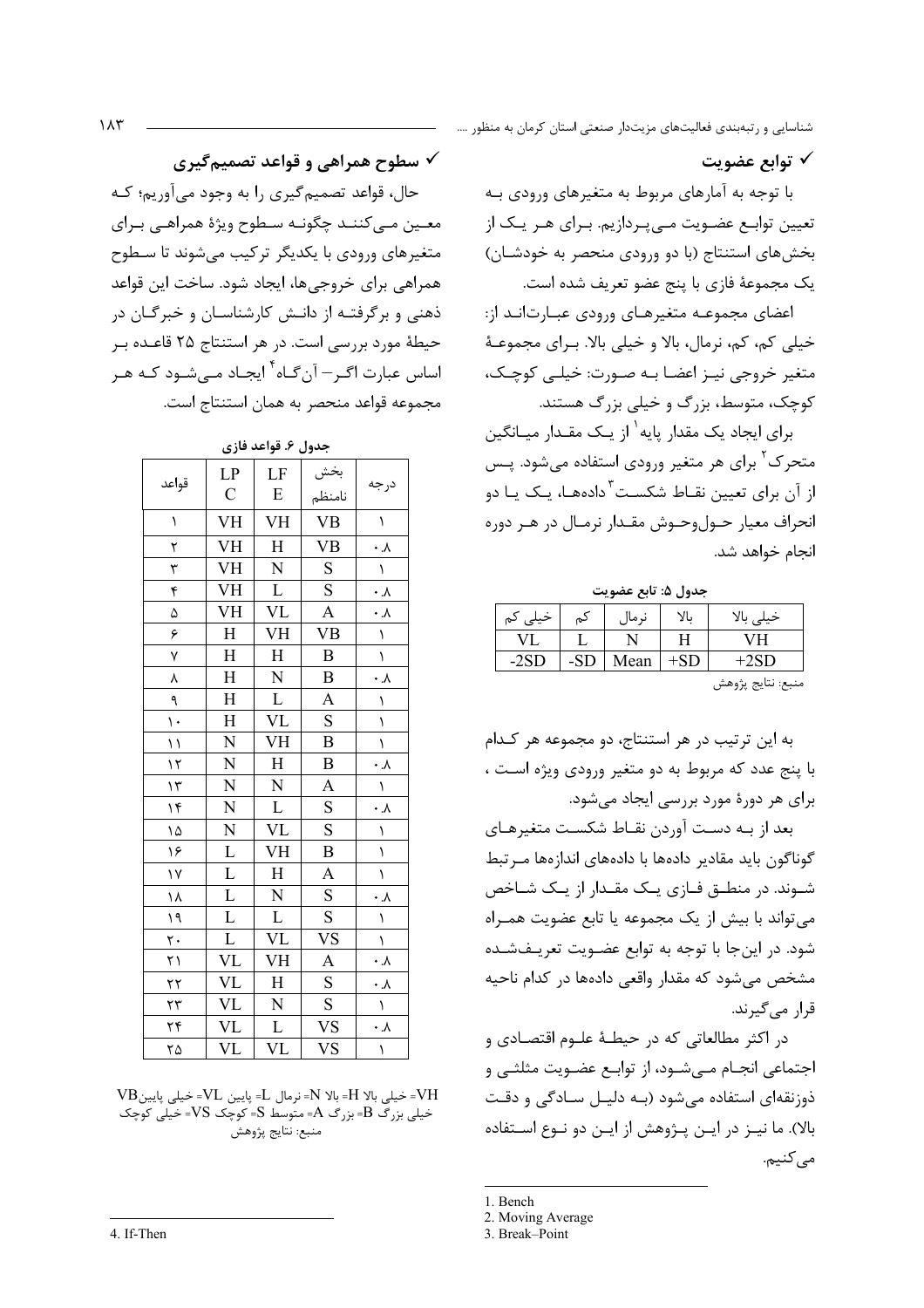| ، ب           | ັ                            | رر . ت<br>$\sim$ $\sim$ $\sim$<br>پ<br>$\overline{\phantom{a}}$<br>ى ب             |
|---------------|------------------------------|------------------------------------------------------------------------------------|
| رتبه          | نمر ہ                        | عنوان فعاليت                                                                       |
| $\lambda$     | <b>AA.FT</b>                 | توليد فلزات اساسى                                                                  |
| ۲             | $\lambda \lambda .$ ۴.       | تولید محصولات لاستیکی و پلاستیکی                                                   |
| ٣             | Y1.00                        | دباغی و عملآوردن چرم و ساخت کیف و چمدان و زین و یراق و تولید کفش                   |
| ۴             | 55.11                        | توليد كاغذ و محصولات كاغذى                                                         |
| ۵             | $\Delta V \cdot V$           | تولید پوشاک ـ عملآوردن و رنگ کردن پوست خزدار                                       |
| ۶             | 58.55                        | صنایع مواد غذایی و آشامیدنی                                                        |
| ٧             | $\Delta$ . ۴۸                | توليد منسوجات                                                                      |
| ٧             |                              | انتشار و چاپ و تکثیر رسانههای ضبط شده                                              |
| λ             | $f \cdot \Delta r$           | تولید سایر محصولات کانی غیر فلزی                                                   |
| ٩             | $T\Lambda.95$                | صنایع تولید زغال کک ــ پالایشگاههای نفت و سوختهای هستهای                           |
| $\mathcal{L}$ | $Y \setminus Y$              | تولید رادیو و تلویزیون و دستگاهها و وسایل ارتباطی                                  |
| ۱۱            | $\Lambda$ . $\tau$ $\Lambda$ | تولید ماشینآلات مولد و انتقال برق و دستگاههای برقی طبقهبندی نشده در جای دیگر       |
| ۱۲            | <b>IT.AV</b>                 | تولید وسایل نقلیهی موتوری و تریلر و نیم تریلر                                      |
| ۱۳            | 15.9Y                        | تولید ماشینآلات و تجهیزات طبقهبندی نشده در جای دیگر                                |
| ۱۴            | 15.15                        | تولید ابزار پزشکی و ابزار اپتیکی و ابزار دقیق و ساعتهای مچی و انواع دیگر ساعت      |
| ۱۵            | ۱۱.۸۴                        | تولید محصولات فلزی فابریکی بجز ماشینآلات و تجهیزات                                 |
| ۱۶            | 11.57                        | تولید چوب و محصولات چوبی و چوب پنبه ـ غیر از مبلمان ـ ساخت کالا از نی و مواد حصیری |
| ۱۶            | 11.57                        | صنایع تولید مواد و محصولات شیمیایی                                                 |
| ۱۶            | 11.57                        | توليد ساير وسايل حمل و نقل                                                         |
| ۱۶            | 11.57                        | تولید مبلمان و مصنوعات طبقهبندی نشده در جای دیگر                                   |

حدول۷. میزان توسعهٔ صنعتب هر یک از رشته فعالیتهای صنعتب استان کرمان (خروجی منطق فازی)

منبع: نتايج پژوهش

#### نتیجهگیری و پیشنهادها

استان کرمان با توجه به موقعیت خـاص اقلیمــی و جغرافیایی خود و قرار گرفتن در مسیر کریدور شمال -جنوب، استقرار در چهار راه مواصلاتی شرق به غـرب و جنوب به شمال کشور، موقعیت مناسب استان به دلیل نزدیکی به بنادر جنوبی و امکان دسترسـی بـین|لمللـی بـرای صـادرات محصـول ، وجـود زیربناهـای مـؤثر در توسعهٔ صنعتی (انرژی، حمل و نقل و ارتباطات)، وجـود مراكز علمي و نيروى انساني متخصص، وجـود منـاطق ويــژهٔ اقتصــادي در شهرســتانهــاي ســيرجان و بــم، برخورداری از چهـار گمـرگ تجهیزشـده و دارابـودن ظرفیتهای عظیم در بخشهای معـدنی و کشـاورزی استان، توانمندیهای متعـددی در اسـتقرار بسـياری از فعالیتهای صنعتی با ابعاد فرا منطقهای و ملـی پیـدا نموده است. این استان با در اختیار داشتن سالانه حدود ۷ درصد از ارزش افزوده بخش کشاورزی کشـور و وجود ذخاير معدني فراوان و متنوع كه ۴۰ درصد از

تولیدات معدنی کشور در ایـن اسـتان اسـت، وضـعیت ویژه و ممتازی در مقایسه با سـایر اسـتانهـای کشـور داشته و این خـود یـک ظرفیـت عظـیم بـرای توسـعهٔ صنایع وابسته به بخشهای کشاورزی و معدنی است.

همانگونه که نتایج تحقیق (بر اساس خروجی روش تحليل عاملي) نشان مي دهد فعاليت مربوط به «توليـد فلزات اساسی» از نظر مزیت و توان توسـعه بـه عنـوان اصطلى تورين فعاليــت صــنعتى اســتان بــه شــمار می آید. صنایع شـکل گرفتـه در ایـن فعالیـت صـنعتی حدود ۲۵ درصد از اشتغال و ۶۴ درصد از ارزش افزوده ایجاد شده توسط کارگـاههـای بـزرگ صـنعتی ده نفـر كاركن و بيشتر را به خود اختصاص دادهاند. ايـن گونـه صنایع متکی به سرمایه و فعالیتهایی بـا ارزش افـزوده ىالا ھستند.

استان کرمان ۱۳ درصد از سهم ارزش افزودهٔ تولید فلزات اساسی کشور را بـه خـود اختصـاص داده و ایـن صنعت در استان از جملـه صـنايع مزيـتدار و رو بـه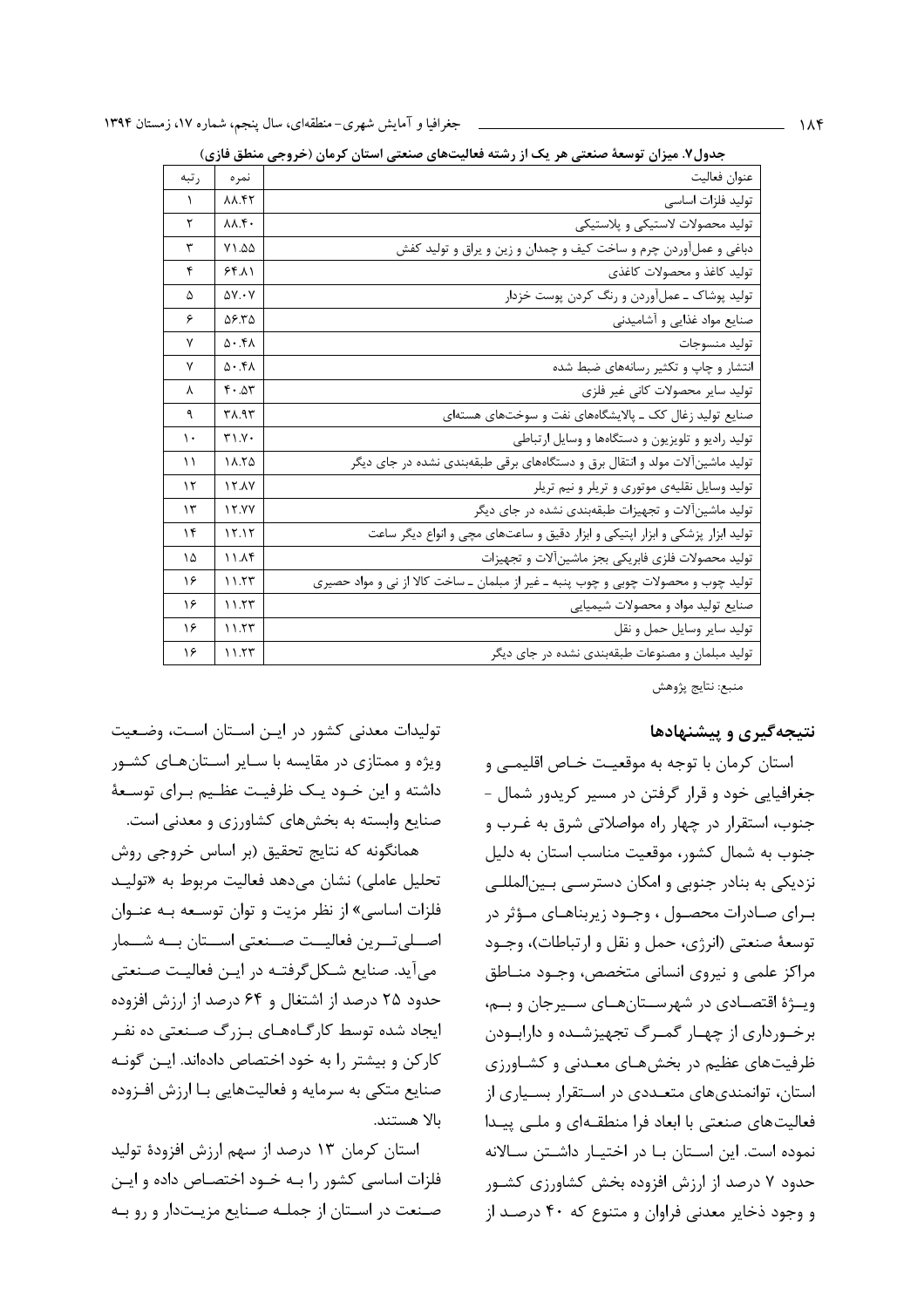گسترش است که با وجـود ظرفیـتهـای عظـیم مـواد معدنی در استان از جمله آهن و مس، صنایع فراوری و جنبی نیاز به حمایت و توسعهٔ بیشتری دارد. صنایع مرتبط با مس در استان طی سالهای گذشته گسترش یافته و در خصوص صنایع فراوری و پایین دستی سنگ آهن پروژههای عظیمی در استان در حال اجراست کـه به زودی با بهرهبرداری از آنها شاهد اشتغالزایی، تولید ثروت و ایجاد ارزش افزوده بـالاتر در ایـن رشـته فعالیتهای صنعتی خواهیم بود.

« تولید محصولات لاستیکی و پلاسـتیکی» بعـد از گروه تولیدی «فلزات اساسی» از نظر مزیت در تولیـد و تخصص اقتصادی در بین فعالیتهای صنعتی استان در مقام دوم قرار گرفته است. این گروه صنعتی بـا ۱۱/۲ درصد اشتغال كارگاههاى بزرگ صنعتى استان نزديك به ٨ درصد از ارزش افزوده اين كارگاهها را به خود اختصاص داده است. تولید لاستیک و و روکش نمـودن مجدد آن از جمله فعالیتهای اصلی است کـه در ایـن گروه تولیدی در استان انجام می شود.

«تولید کاغذ و محصـولات کاغـذی» از نظـر مزیـت تولیدی در رتبهٔ سوم فعالیتهای صنعتی استان قـرار می گیرد. این گروه صنعتی سهم نـاچیزی از اشـتغال و ارزش افزوده كارگاههاي بزرگ صنعتي استان را شامل می شود، بهطوری کـه ۱/۴ درصـد اشـتغال و ۰/۶ ارزش افزودهٔ ایجادشده توسط کارگاههـای بـزرگ صـنعتی در استان به این گروه تولیدی تعلق دارد.

«صنایع مواد غذایی و آشامیدنی» رتبهٔ چهـارم را از نظر مزیت تولیدی در بین فعالیتهای طبقهبندیشدهٔ صنعتی ( گروههای ۲رقمی آیسیک) از آن خود کرده و در روند توسعهٔ صنعتی اسـتان از اولویـت بـالایی نیـز برخوردار است. این گروه ۲۰ درصد تعداد کارگاههای بزرگ صنعتی استان را به خود اختصاص داده و از ایـن نظر بیشترین سهم را در بین گروههای مختلف تولیدی بخش صنعت در اختيـار دارد. سـهم ايـن صـنايع از اشتغال و ارزش افزوده کارگاههای بزرگ صنعتی استان در سال مورد مطالعه به ترتیب ۱۲/۱ و ۷ درصد بوده است. استان کرمان از نظر تولید محصولات کشاورزی،

یکی از قطبهای تولید کشـور اسـت. مقـام اول تولیـد پسته، خرما، محصولات گلخانهای و محصولات جالیزی بهویژه خیار و هندوانه، رتبهٔ دوم کشور در تولیـد گـردو و گل محمدی ، رتبهٔ سوم کشـور در تولیـد مرکبـات و برخی از قابلیتهای تولیدی استان در بخش کشـاورزی و از طرفی در دسترس بودن مواد اولیه، توسعهٔ کیفی و بهـرهدهـي بـالاي ايـن صـنايع را در مقايسـه بـا سـاير فعاليتهاي صنعتي فراهم آورده است.

صنايع مزيتدار بعدي در استان كرمـان، «دبـاغي و عمل آوردن چرم و سـاخت كيـف و چمـدان و زيـن و یراق و تولید کفش» و «تولید منسوجات» هستند کـه این دو گروه تولیدی نیز با ۸ درصد اشتغال کارگاههای بزرگ صنعتی استان تنها ۱/۴ درصد ارزش افزوده را به خود اختصاص دادهاند. این رشته فعالیتها سـهم قابـل توجهی در ارزش افزوده کارگـاههـای بـزرگ صـنعتی ندا, ند.

ییشــنهادهای حاصــل از یافتـــههــای تحقیـــق عبارتاند از:

١- توسعهٔ صنایع پـاییندسـتی فلـزات اساسـی در استان با توجه به برخورداری استان از منابع و امکانـات كــافي و در دســترس، ايــن فلــزات بايســتي در اولويـت برنامهها و سیاستهای توسعهٔ صنعتی قرار گیرد.

۲- پرهیــز از خــامفروشــی و ســرمایهگــذاری در خصوص صنایع معدنی میتواند استان مستعد و زرخیز كرمان را هم در ايجاد فرصتهاى شغلى، هـم ايجـاد ارزش افزوده و هم توسعهٔ صادرات غیرنفتـی از جهشـی بلند برخوردار سازد.

٣- با توجه بـه اينكـه اينگونـه فعاليـت مربـوط بـه «تولید محصولات لاستیکی و پلاستیکی» در اسـتان از عملکرد اقتصادی قابل قبولی برخوردار است و با توجـه به نیاز کنونی به ایجاد فرصتهای شـغلی جدیـد بـرای جوانان، گسترش این صنایع در استان موجه و بایستی از اولویتهای اساسی توسعهٔ صنعت استان باشد.

۴- «توليـد كاغـذ و محصـولات كاغـذى» از جملـه فعالیتهای مزیتدار صنعتی استان است که گســترش كمي اين صنايع با توجه به نياز داخلي ضرورت مي يابد.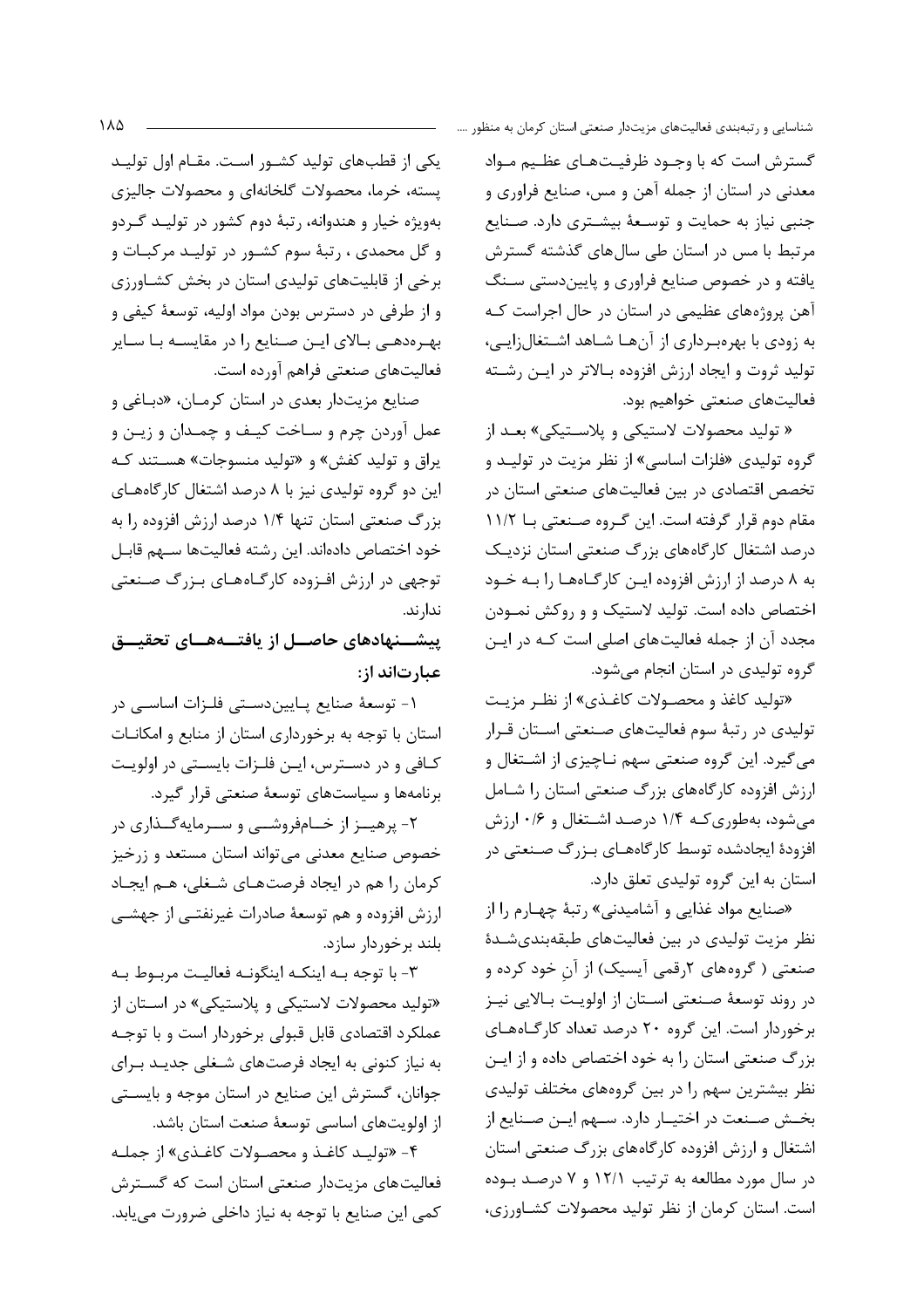۵- مزیت نسبی صنایع مواد غذایی و آشـامیدنی بـا اتکا بر قابلیتهای بومی استان حاصل گشته است، امـا توسعة كمي اين صنايع به هيچوجه متناسب با ظرفیتهای بومی در بخش کشاورزی نیست. ایـن مسئلهٔ توسعه بیش از پیش اینگونـه صـنایع را گوشـزد مے کند.

۶- مزيـت بـالاي اسـتان در صـنعت توليـد قـالي و قالیچه به دلیل سابقهٔ زیاد، وجـود نیـروی کـار مـاهر و باتجربه و مواد اوليـهٔ مرغـوب و در دسـترس اسـت. بـا توجه به اینکه این رشته فعالیت در استان بسیار کاربر بوده و جهت راهاندازی نیاز بـه سـرمایهگـذاری انـدک، تکنولـوژي سـطح پـايين و مـديريت تجربـي دارد و از طرفي با افزايش نرخ ارز و توجيهپذيري صادرات فـرش دستباف استان، باید فضای کسب و کار در این صنعت، مدیریت بهتری شـده و بـا انجـام آمـوزشهـای لازم و ایجاد تعاونیهای تولیدی رونق بیشتری در این صنعت ايجاد شود.

٧- ساختار صـنعت اسـتان كرمـان طيـف وسـيع و متنوعی از فعالیتهای صنعتی را در بر می گیـرد. از آن جایی که استان کرمان از توانمنـدیهـای بـالقوهای در بخـشهـای کشـاورزی و معـدنی برخـوردار اسـت؛ در نتيجـه، صـنايع موجـود اسـتان بيشـتر در ارتبـاط بـا قابلیتهای ذاتی و طبیعی منطقـه شـكل گرفتـه و بـه لحاظ عملكرد مطلوب اقتصادي و بهرهدهي اين صـنايع موفقیت بیشتری کسب نموده و بر اساس شاخصهای مورد بررسی از نظر مزیـت نسـبی و توسـعهیـافتگی در رتبههای بالای صنعت استان قرار گرفتهاند. با توجه بـه قابليـتهـاي بـومي در بخـش معـدن اسـتان، ايجـاد و گسترش صنایع تبدیلی و فـراوری در خصـوص سـنگ آهن و مس و همچنین ایجاد و توسـعهٔ صـنایع جنبـی مرتبط با بخش کشاورزی بهویژه در جنوب استان کـه یکی از قطبهای اصلی تولید محصـولات کشـاورزی در كشور است، مى تواند تأثيرات قابل توجهي را بـه لحـاظ توليد شغل، ايجاد ثـروت و صـادرات صـنعتي بـا ارزش افزودهٔ بالا در منطقه ایجاد کند.

٨- برخـي از فعاليـتهـاي صـنعتي جديـد و غيـر مرتبط با قابلیتهای طبیعی منطقه از جملـه تولیـد محصولات لاستيكي و توليد محصولات كاغذى نيـز بـه دلایلی غیر از فرصتها و ظرفیتهای طبیعی و ذاتبی منطقه توانستهاند در بین سایر صنایع از مزیت بیشتری برخوردار گردیده و به عنوان اولویتهای توسعهٔ صنعتی استان مطـرح گردنـد؛ بنـابراين، تمركـز بـر صـنايع اولویتدار استان و جهتدهی سرمایههای استان به سمت این صنایع، می تواند آیندهٔ صنعتی استان را با تحولات چشمگیری مواجه نماید.

### منابع

- اکبری، نعمـتالله ؛ مـرادی، زاهـد (۱۳۸۷). بررسـي اقتصـادي و تعیسین اولویستههای سرمایهگهذاری در اسستان کردسستان. پژوهشنامهٔ علوم انسانی و اجتمـاعی، سـال هشـتم، شـمارهٔ ۳ (پياپى ٣٠).
- بختیاری ، صادق (١٣٨١). تحلیلی مقایسهای از توسعهٔ صنعتی استانهای مختلف کشور. پژوهشنامهٔ بازرگانی، فصلنامهٔ شمارهٔ  $T - Y_0$
- تاری، فتحالله؛ جلیلیان، فرانک (۱۳۸۳). سیاست گـذاری صـنعتی منطقهاي از طريق شناخت توانمنديها (مطالعهٔ موردي: استان فارس). نشرية پژوهشنامة اقتصادي، شمارة ١٢، ٢۶٣-٢٣٩.
- توفيــق، فيـروز (١٣٧٢). تحليـل عــاملي وتلفيــق شــاخصهـاي منطقهای. مجلهٔ آبادی، شمارهٔ ۱۰،۱۱–۱۵.
- پیراسته، حسین؛ کریمی، فرزاد (۱۳۸۲). تحلیلی از مزیتهای رتبهای صنایع استان اصفهان و عوامل مؤثر بر آن. فصلنامهٔ برنامهریزی و بودجه، سال هفتم، شمارهٔ ۷ (پیاپی ۷۹).
- خداپرسـت، مهـدي؛ زينــلزاده، رضــا (١٣٩٣). تعيــين رشــته فعالیتهای پربازده صنعتی استان کرمان با هدف جهتدهی تحقیقات دانشگاهی در این فعالیتهـا. دومـین همـایش ملـی تعامل صنعت و دانشگاه، كرمان، فروردين ١٣٩٣
- رجبي، احمد (١٣٨۴). ارائهٔ الگويي جهت اولويتبندي زمينههاي توسعهٔ فناوری و اولویتهای تحقیقاتی با ترکیب روش منطـق فازي و تحليل سلسلة مراتبي (مطالعة موردي استان فارس). چهارمین کنفرانس بینالمللی مهندسی صنایع.

سالنامهٔ آماری استان کرمان (۱۳۸۹) استانداری کرمان.